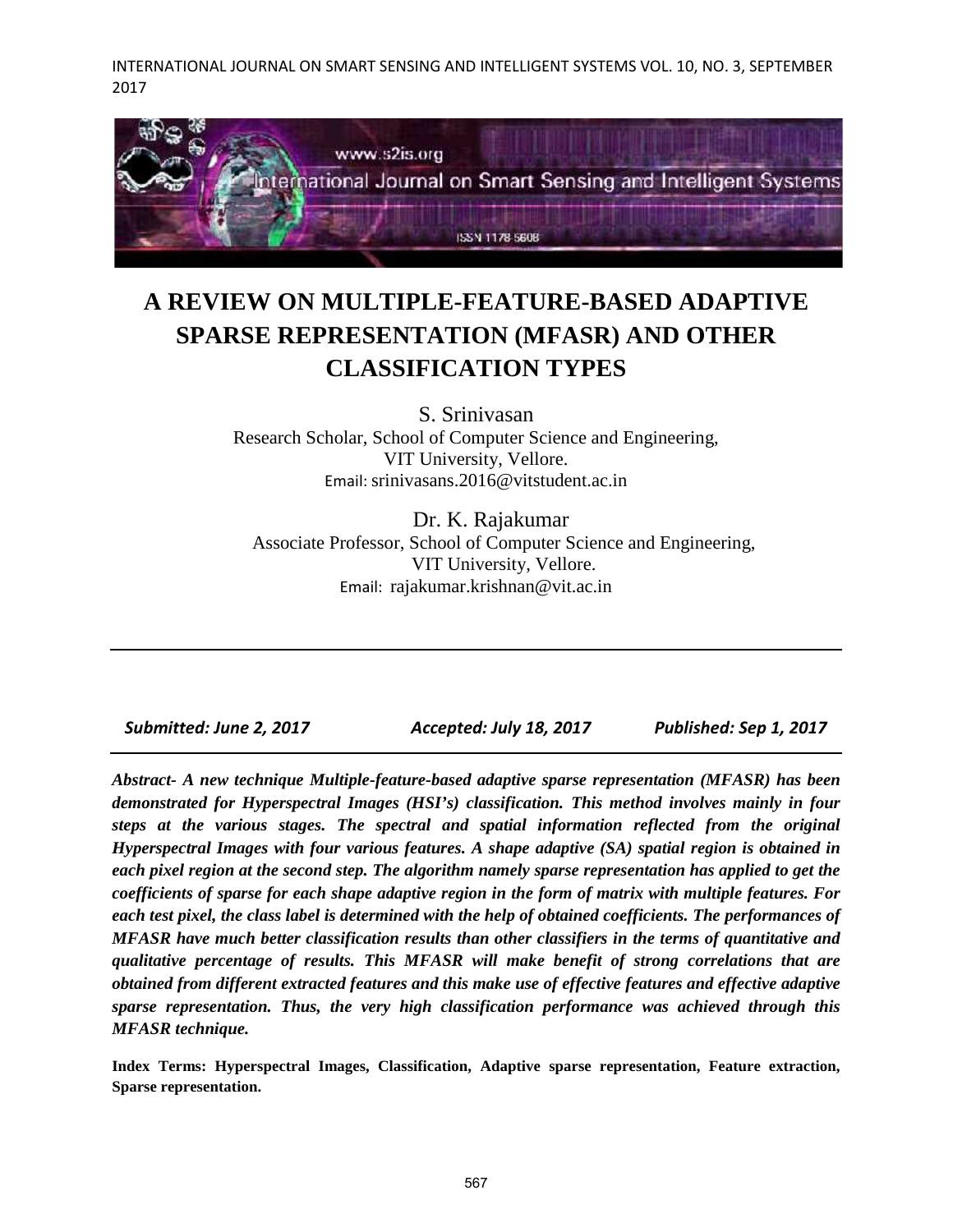A review on multiple-feature-based adaptive sparse representation (MFASR) and other classification

types

# I. INTRODUCTION

In recent years, Hyperspectral Image (HSI) plays an important role in the classification [1] - [5] field of remote sensing, which has involved in various applications and fields, such as Identifying of ground elements [6], Exploration of minerals [7] and Target detection. In Hyperspectral Images, the very high dimensional vector present in a each pixel and this represents the response of spectral in different spectral bands according to their entries. The pixels in Hyperspectral Images have been used in various applications, such as Anomaly detection [8], spectral unmixing [9] and classification [10]. The classification of Hyperspectral Images can be done with applying test pixels to each classes depends upon its characteristics of spectral information with a given training set.

The purpose of classification for the classes is to assign each test pixel in a given training set. To avail these functionalities, the two main approaches are Support Vector Machine (SVM) [11], [12] and multinomial logistic regression (MLR) [13] – [15]. The decomposition of an input pixel from an overcomplete dictionary is called as Sparse representation [16] – [20], which acts as an important classifier. To process an adaptive metric learning method and a novel technique for Hyperspectral image classification, a new technique called Metric Learning [21] is used. This method acts as object recognition. According to this classification method, the various classification techniques such as clonal selection feature extraction [22], semisupervised discriminative locally enhanced alignment [23], Principle Component Analysis (PCA) [24] and kernel discriminative analysis [25]. To enhance the class seperability problems [26], a kernel [27] method has been used in the above mentioned approaches.

The Extended Morphological Profiles (EMP) [28], [29] make use of pixels spatial information and this enhances the structure of neighbourhood pixels in Hyperspectral Images (HSI's). In a local region, the spatial information of each test pixels are pre-processed efficiently [30]. The classification of Hyperspectral images can be done by using k-means clustering [31], [32] and these superpixels do not have the correlations among themselves. To make use of visual recognition [33] – [35], an analyse of superpixels has been made in computer vision. In order to slowdown the difference between the domains of both source and destination, an adaptation framework that is having multiple kernels is used [36].

In order to achieve good accuracy of HSI classification, the supervised classifiers are neural networks [37], kernel based methods [38], [39] and Bayesian [40]. If the number of training samples is limited and fixed, it increases the data dimensionality [41]. This causes high computational cost and to solve these problems, a feature reduction methods are used [42] – [47].

The spatial feature plays an important role in the field of classification of HSI's [48], [49]. To improve the classification performance, the composite kernels combines spatial and spectral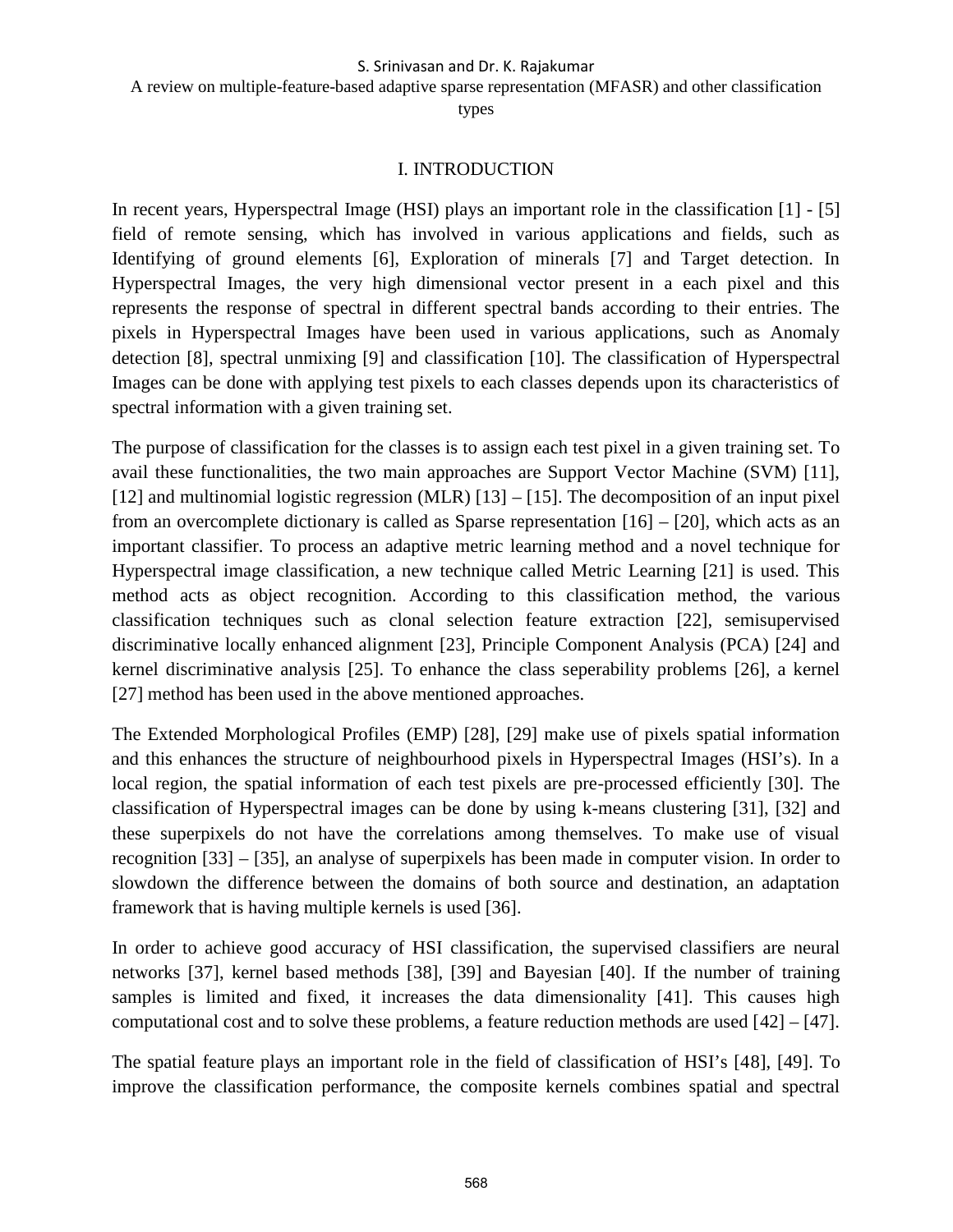information [50].The combination of kernels can be represented as standard composite kernels and multiple kernel learning [51]. To solve the problem of optimization, the newly proposed method named generalized composite kernel is used [52]. In linear spatial-spectral features, the two methods maximum noise fraction [53] and independent component analysis [54] are used. In non-linear transformations, the manifold regularization methods [55] and extended multiattribute profile [56] are illustrated. To incorporate linear and non-linear multiple features, multiple feature learning (MFL) [57] and multinomial logistic regression (MLR) [58] are used in MFL and GCK methods.

The distance weighted tikhonov regularization [59] and nearest subspace classifier are incorporated with the help of nearest regularized subspace (NRS). To overcome the drawbacks of NRS, the joint collaborative representation (JCR) [60] is proposed. The JCR works with surrounding pixels with same weights. To solve this issue, Weighted Joint Collaborative representation (WJCR) [61] is introduced to make use of different weights that lies in between neighbour pixels and the central pixel.

The HSI is used to achieve spectral pixels that are present in the spectral information with the help of various classifiers, such as Support Vector Conditional random classifier [62], neural network [63], adaptive artificial immune network [64], support vector machine [65] – [67], multinomial logistic regression [68], [69] and artificial deoxyribonucleic acid computing [70]. The composite kernel method is used to incorporate spectral and spatial information accordingly for each test pixel in HSI [71], [72]. Thus, a Bayesian-based approach is further used to make benefit of neighbouring pixels [73].

To increase the accuracy of ground object elements [74-77], HSI provides the acquisition of spectral information reflections simultaneously. To obtain the Hyperspectral Image classification performance [78-85], the representation based classification methods are used. In order to get good classification results, the various applications [86-92], are used for sparse representation classification (SRC) [93]. Collaborative representation classification (CRC) [94] is applied to get the good classification accuracy result. To avail a better result than the spectral information [95- 98], spectral information is used in HSI.

Hyperspectral Images contains the hundreds of spectral bands that are reflected from ground elements and this can be applied to various domains, such as military [99], [100], Environmental monitoring [101], [102] and Agriculture [103-105]. In HSI, the categorization of test pixels obtained by using supervised HSI classification [106-112]. The various classification methods are used [113-115] in the field of spectral pixel-wise method. The spatial information provides the various pixels are present inside the local region that contains the spectral characteristics of information and ground objects similarly [116-124].

According to this spectral information, this produces the classification maps result with a result of very high noisy [125] [126]. To enhance the performance of classification, some techniques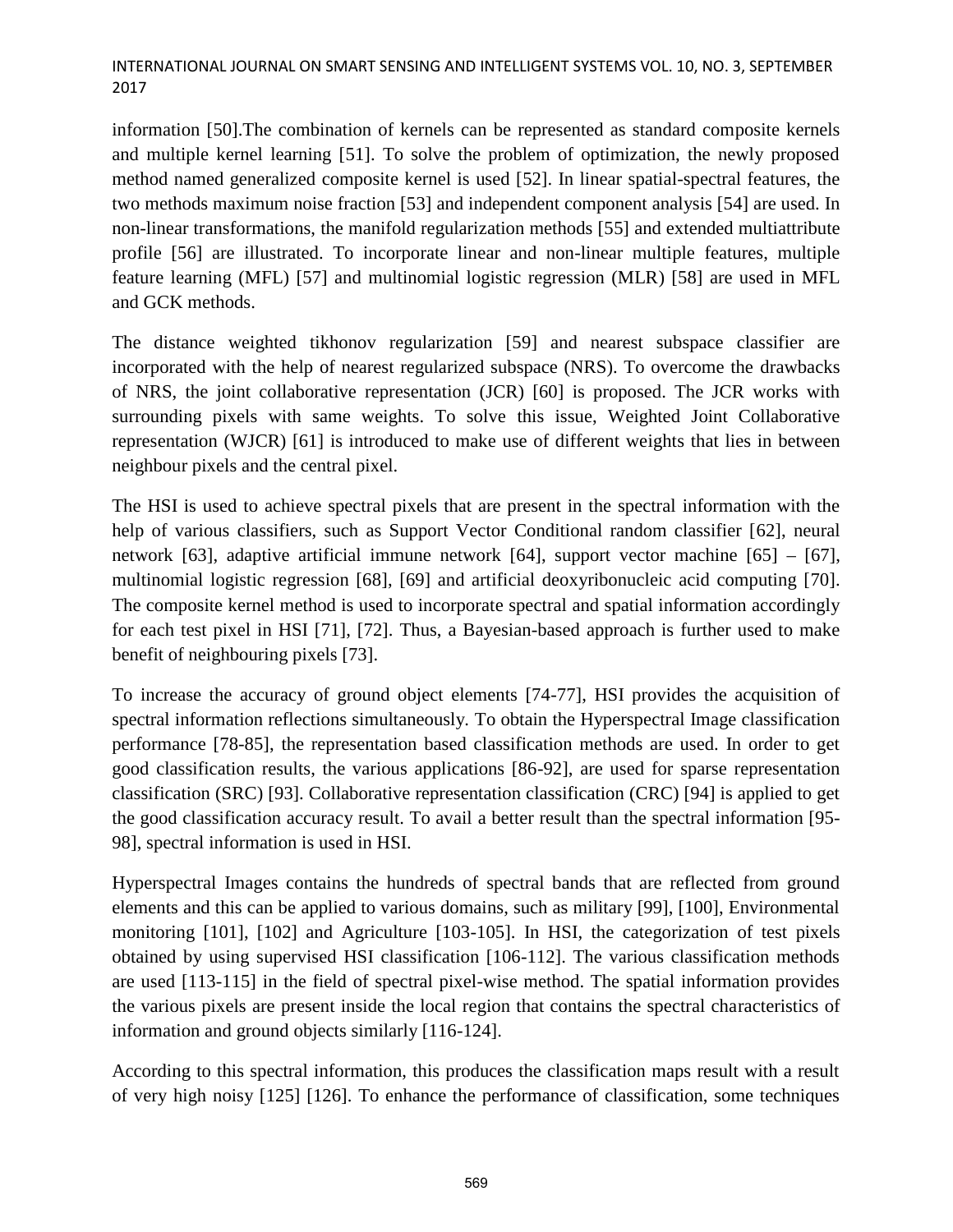A review on multiple-feature-based adaptive sparse representation (MFASR) and other classification

types

[127] [128] have been examined to make use of spatial – spectral information. The method named region – based sparse representation [129] involves the region that contains some pixels always determines the same class. This representation defines the test pixel for the fixed region and then decomposes the various pixels related to the same region present in the same atom.

The region size is fixed, so that the Hyperspectral Images do not make the spatial information sufficiently. To improve the better classification performance, the neighbouring pixel which belongs to the central test pixels, the different weights are allocated [130]. The new approach named Batch – mode active learning was introduced to make use of spatial coherence Information [131]. The feature extraction method was approached to obtain the better classification results.

The main feature named Extended Morphological Profiles that are implemented with the help of Principle Component Analysis (PCA) [132]. In order to classify the HIS, morphological profiles can be set to create a transforms of both opening and closing from a very large feature set. The Hyperspectral Images data contains spectral information of the covered area, but it has no spatial information. The spatial information present in an individual image, since it has very low spectral data in that obtained image. If an original image contains in a profile, the base image acts as a principle component for an extended morphological profile.

A new approach called Multiple- feature learning algorithm is used for extraction of linear and non – linear features [133]. With this multiple feature learning classifier, HSI has achieved greater classification performance, but it is efficiently applied for fixed size window and it cannot make use of HSI spatial correlations [134]. This spatial correlations does not suitable for multiple feature based classifier [135].



Figure. 1. MFASR Architecture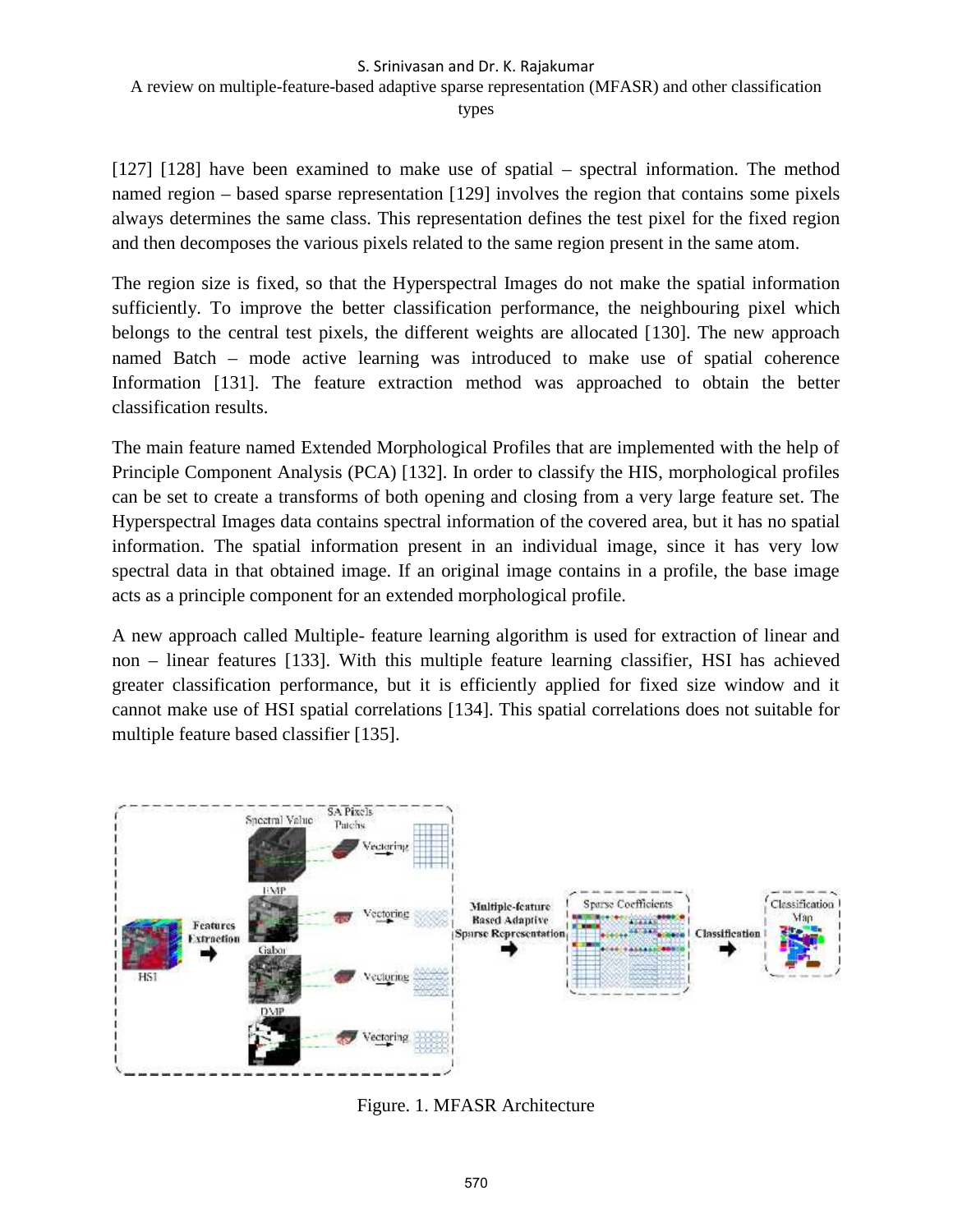To avoid these circumstances, a new technique named Multiple -feature- based adaptive sparse representation (MFASR). This MFASR has involved in four steps. Each step process the HSI data on its own way. A shape adaptive (SA) region is used for the window in a fixed size range, so that it can make use of its neighbouring pixels. The usage of adaptive sparse representation is implemented in the shape adaptive region will break the pixels effectively. This exploits all the correlations among themselves in the four features mentioned above in an effective way. To get the good classification map results, it joints all the correlations in a single way for each test pixels in a given obtained class label.

# II. CLASSIFICATION TYPES

# a. Support Vector Machine (SVM)

Machine learning algorithms are widely used in classification of HSI in agriculture field. This algorithm is implemented in various fields, such as KNN [136], Artificial Neural Networks [137], [138] and Decision tree [139]. To understand the concept of Statistical learning theory, the Support vector machine (SVM) is introduced [140], [141]. This SVM is applied to various emerging fields, such as cancer recognition [142], text classification [143], [144], credit scoring [145-147] and Image retrieval [148].

Support vector machines are also known as Support vector networks, which is a supervised learning used in machine learning. This SVM approach can be used to analyze the data that are used for HSI classifications and the regression analysis. The supervised learning is not at all possible to implement, when the data are not labelled. In such cases, an unsupervised learning method is required to organize the clustering data into groups and then gives the new data. This automatically improves the SVM clustering algorithm and this process is called Support Vector Clustering. SVM is applied to the training sets of any classes so that a hyperplane with good separation is achieved. The data was mentioned as  $p -$  dimension vector and the separation can be addressed in such a vector p with a p-1 dimensional hyperplane. This process is called as Linear Classifier.

# b. Sparse Representation Classification (SRC)

To overcome the problem of optimization, the various pursuit methods are Basis pursuit [149], orthogonal matching pursuit [150], matching pursuit [151], K-SVD method [152] and LARS/ homotopy methods [153]. To apply the sparse representation to various applications, such as image inpainting, signal separation and coding. [154-158]. This SRC representation also applied to the field of digital image processing like face recognition [159], fusion [160] and Interpolation [161]. This sparse classifier (SR) [162-167] is widely used in HSI classification for acquiring better classification results.

The Sparse representation classification has implemented in various fields, such as Target detection [168] [169], Denoising [170], reconstruction [171] – [173] and Tracking [174]. A pixel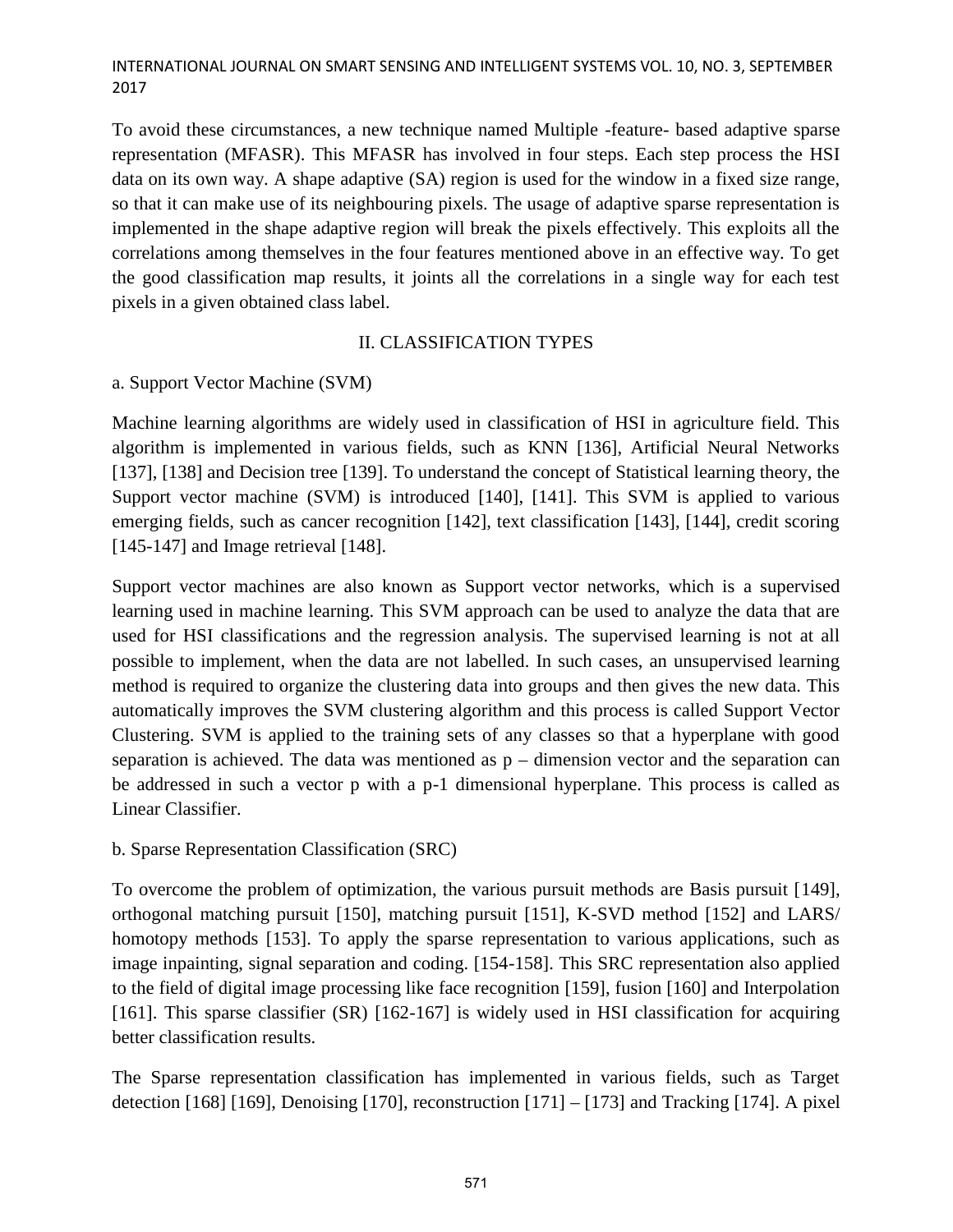A review on multiple-feature-based adaptive sparse representation (MFASR) and other classification

types

in Hyperspectral Image is denoted by 'X', which is referred as  $X=[X_1, X_2...X_N]$   $\mathbb{R}^{N \times 1}$ , where N is the Number of Spectral bands.

SRC [175] framework takes a pixel X form a particular class C to obtain the Dictionary D from a linear combination of all the atoms selected. Therefore,  $D = [D_1, D_2... D_C]$   $R^{NxM}$ , where C is a class and M is the Training samples.

c. Joint Sparse Representation Classification (JSRC)

The JSRC is implemented in a fixed size region for each test pixels and thus construct a form of matrix along with the neighbouring pixels. This determines the class label for each test pixel by jointly adopted coefficients in the broken dictionary of all the atoms. [176], [177].

d. Collaborative Sparse Representation (CRC)

Collaborative sparse representation classification is mainly used for HSI classification. This CRC effectively enhance the classification efficiency of SRC. The CRC is then applied to the kernel technique to enhance the classification results and this indicates the KCRC (Kernel CRC).

This Kernel CRC will classify the HSI with the small number of complexity issues and this provides the greater performance compared with SRC. Then this will applied in a different direction with the training samples obtained, since it was extracted from SVM. The Kernel CRC might avoid the data distribution in the same direction.

e. Shape Adaptive Joint Sparse Representation (SAJSR)

The method named SAJSR classifies the HSI in the various steps. Initially, the Principle Component Analysis (PCA) is applied to the Hyperspectral Images. Then the Shape Adaptive algorithm is applied to each test pixel in a form of region.

Finally apply the Joint Sparse Representation classifier to the Shape Adaptive region within a set of pixels to outcomes the good classification results. This representation is widely used in major applications, such as Fusion, Interpolation, face recognition, etc.

f. MFASR – pixelwise

Each pixel 'x' in a multiple feature can be denoted as  $x^{MF} = {x^k}$ , k=1,2,3,4 where  $x^k$  is the feature vector. Similarly, the dictionaries for different features can be defined as  $D^{MF}=[D^{K}]$ , k=1,2,3,4 which is obtained by four features that extracts he pixels accordingly.

Orthogonal Matching Pursuit (OMP) – For each iteration, the OMP adds a new atom at the existing atom. It will not pick the same atom again and again, once it used the atom before. Thus the linear combination of all atoms is projected in the active set.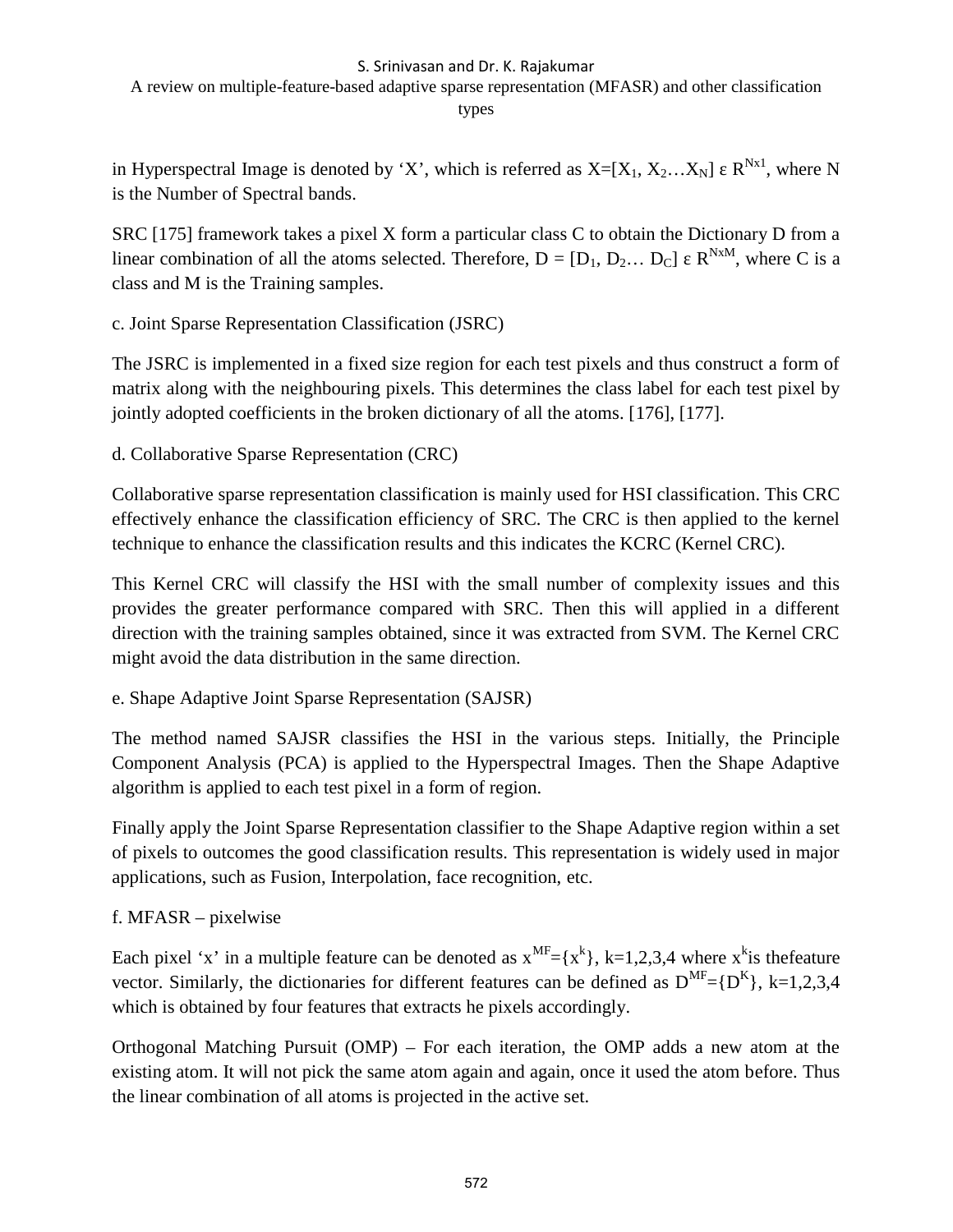

Figure. 2. (a) Pixel-wise multiple-feature-based joint sparse model (b) Pixel-wise Multiplefeature-based Adaptive sparse model.

# III. REVIEW OF LITERATURE

Ping Zhong et al., has suggested that the diversity regularization to improve the HSI classification in Deep Belief Networks to both the procedures of pretraining and fine tuning methods. To improve the further computational efficiency, Deep belief networks hidden units has introduced to promote other diversities.

Jiangtao Peng et al., exploits the method named Ideal Regularized Composite Kernel (IRCK) to improve the various information, such as spectral, spatial and label information. This improves the state - of -the - art kernels that contains various information and this regularized all the above information.

Zhixi Feng et al., states that to understand the data in all dimensions to get accurate and rapid HSI in order to achieve images using Supervised Tensor Sparse Coding (STSC). The HSI can rapidly cluster the various images and obtained the result as superpixels tensors. The various accuracies levels, such as overall accuracy (OA) and kabba coefficient (KC) in order to achieve good HSI in a very good performance level.

Junshi Xia et al., has suggested that a method named Rotation random forest via kernel principle component analysis (RoRF – KPCA). This divides into several subsets on the feature space and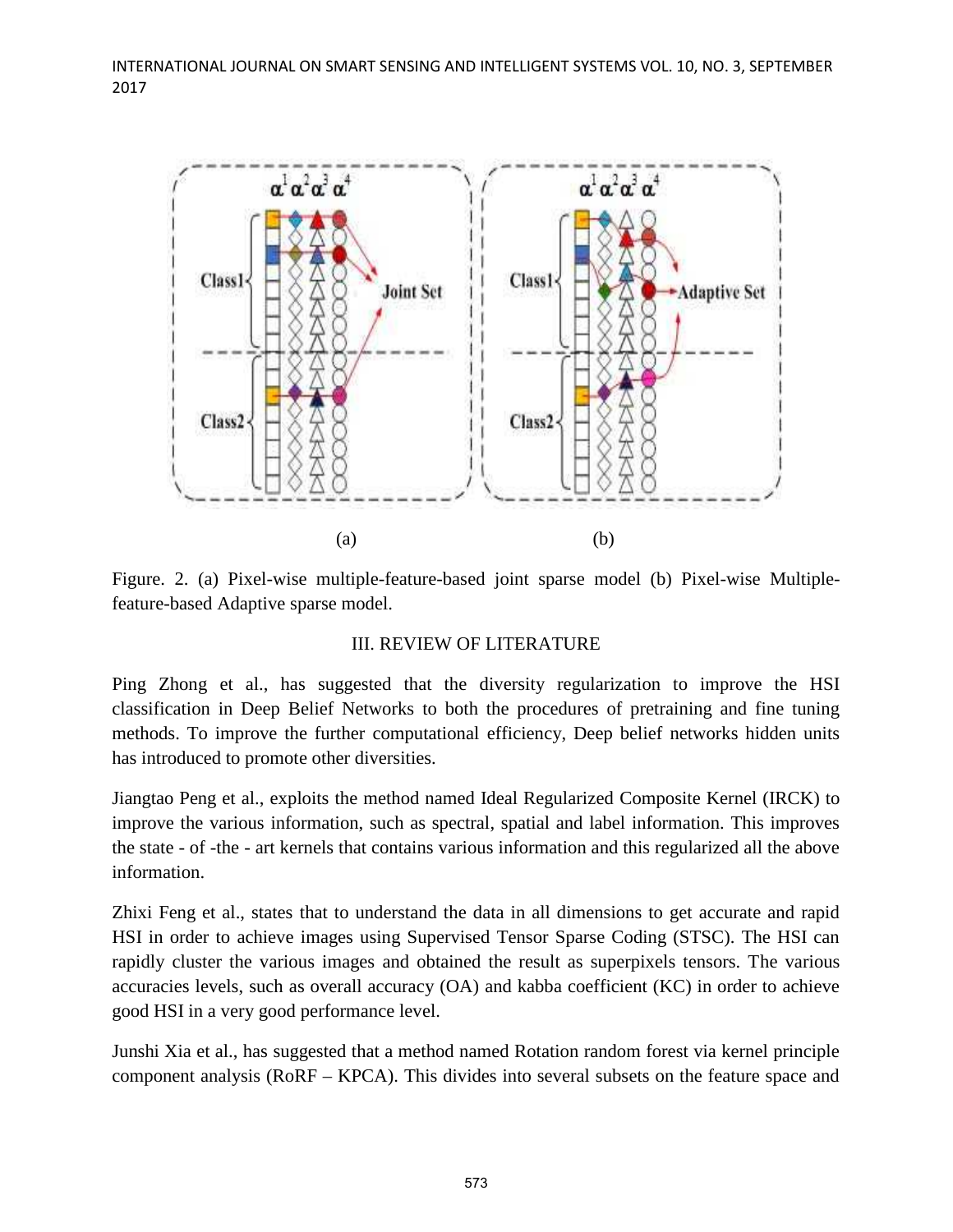A review on multiple-feature-based adaptive sparse representation (MFASR) and other classification

types

those subsets were combined with the help of RF classifiers. This method gives the good performance compared with earlier methods, such as SVM, random forest, Etc.

Zengmao Wang et al., states that to get the better training samples quality, a method named Active learning is used. To improve the training samples quality, a semisupervised learning method is approached. To get the high classification of HSI, the supervised method is used.

Lixia Yang et al., has suggested that to obtain a good accuracy and efficiency of HSI, a method named Sparse Spatio - Spectral – LapSVM is implemented. This performs on both labeled and unlabeled of spatial and spectral information to get the regularized spectral and spatial information to get high accuracy, since they perform on few labeled samples.

Sen Jia et al., illustrates that to improve the classification of HSI, the images can be segmented into various different homogenous sections that are referred as Superpixels. To extract the discriminative features, the techniques called 2-D Gabor filters are implemented. The Gabor cube is further used to reduce dimensionality with the help of spatial – spectral schroedinger eigenmaps (S<sup>4</sup>E). The further Gabor - S<sup>4</sup>E-MTL<sub>SVM</sub> is applied to reduce the complexity problem of computational issues compared with previous techniques.

Haoliang Yuan and Yuan Yan Tang have suggested that to reduce the pixels dimensions, Subspace Learning (SL) method is used. To extract the feature representation, a framework called Ridge Linear Regression (RLR) method for SL is used.

Chunjuan Bo et al., states a two main techniques called point to set distance and local weight assignment to obtain a good consistency in the spatial information within a nearby neighboring pixels. To improve a further performance of Weighted Generalized Nearest Neighbour (WGNN), a novel label refinement is implemented. Further to improve classification performance, a set based classification will be approached.

Bushra Naz Soomro et al., illustrates a two main classification approaches called Sparse representation classification (SRC) and Collaborative representation classification (CRC) exploits a labeled samples and processes all the queries of all the classes. The context- aware elastic net (ELN) further approached to develop the neighbouring graph with the help of image dispatch distance. In future, it focuses on dictionary of both feature and spectral space to acquire good accuracy of HSI.

Lin He et al., has suggested a method named Discrete Space method (DSM) in order to reduce the computational complexity compared with support vector machine (SVM). This approach gets a result of discrete features from continuous spectral signatures. Thus improves the SVM classification accuracy with the help of discrete space method.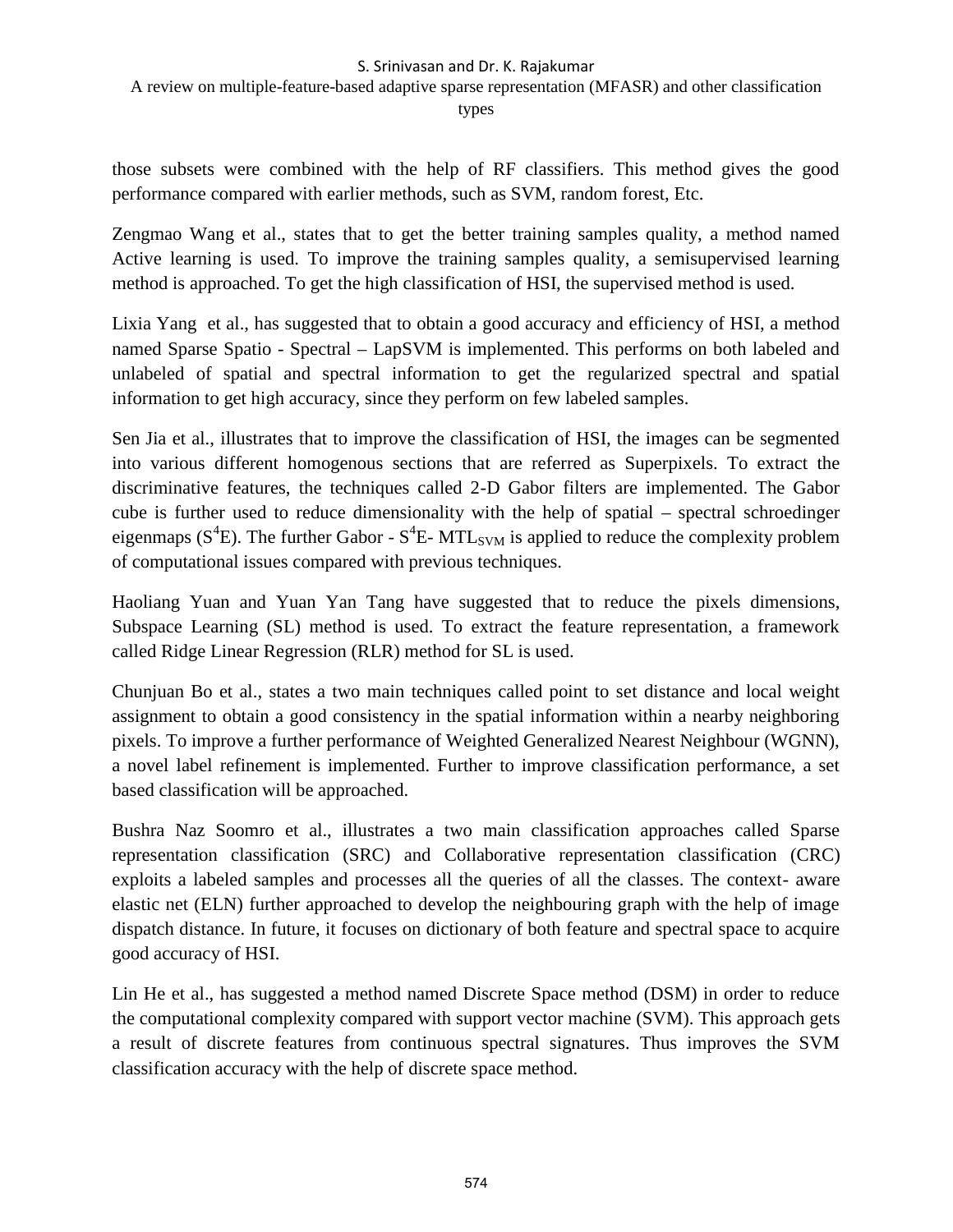Li Xie et al., states a method to decrease the computational complexity and accuracy of HSI classification, when compared with 3D spectral – spatial Gabor filter. This combines a various rank filters that is low pass and band pass filters to obtain a good results of HSI classification. This decomposes the various filters into eight subfilters to achieve a good accuracy level.

J. L. Crespo et al., illustrates the process of decision module used to provide a probability vector that uses a Hyperspectral image segmenter and multi image segmenter gives an application of both parallel and concurrent application of Artificial Neural Network (ANN). These ANN uses an algorithm called Gaussian Synapses back propagation that incorporates Gaussian Synapses.

M. Fauvel et al., states the process of spectral and spatial information for Hyperspectral Image classification. The spatial information uses a set of pixels that are extracted from an object than a normal pixel level. The spatial structure of an image includes size, orientation and contrast that provides the Morphological profiles named as Mathematical Morphology. The Support Vector Machine (SVM) used for applying classification on both spatial and spectral information. This method obtains the better classification result of Hyperspectral image by using spectral and spatial functionalities.

H. R. Kalluri et al., has suggested to deal with high-dimensional feature space in both single and multiple classifiers. This paper proposes a new technique for spectral information for the classification for robust land cover with a method of decision-level fusion. The spatial derivatives reduce the problem of over-dimensionality by the means of classification of Hyperspectral images (HSI's). This method gives the overall qualified classification accuracy with the help of reflectance information.

S. Li and L. Fang have stated the process of signal denoising with the help of Random Refined Orthogonal Matching Pursuit (RROMP) by the means of an effective algorithm called Sparse recovery. This algorithm was applied for multi-selection approach and a control of false discovery rate (FDR) with several sparse representations. This method gives more accurate result by the means of mean-square-error (MSE) technique.

H. Liu et al., has stated a new technique named Principle Component Analysis (PCA) and Local Sparse Representation (LSR) for robust object tracking. In Principle Component Analysis, the patches are obtained from the error map gives the combination of target and blockage of candidate. To find the error and detect the blockage, the method called LSR is used. This provides the effective object tracking method for the sequences of an image.

J. Wright et al., illustrates the two main approaches named Feature extraction and blockage to robustness in face recognition technique. In feature extraction, the sparse representation feature is comparably very large and this is computed very correctly. The Sparse representation is mainly used to maximize the robustness due to blockage while choosing the training images. This method will efficiently verify the available database publicly.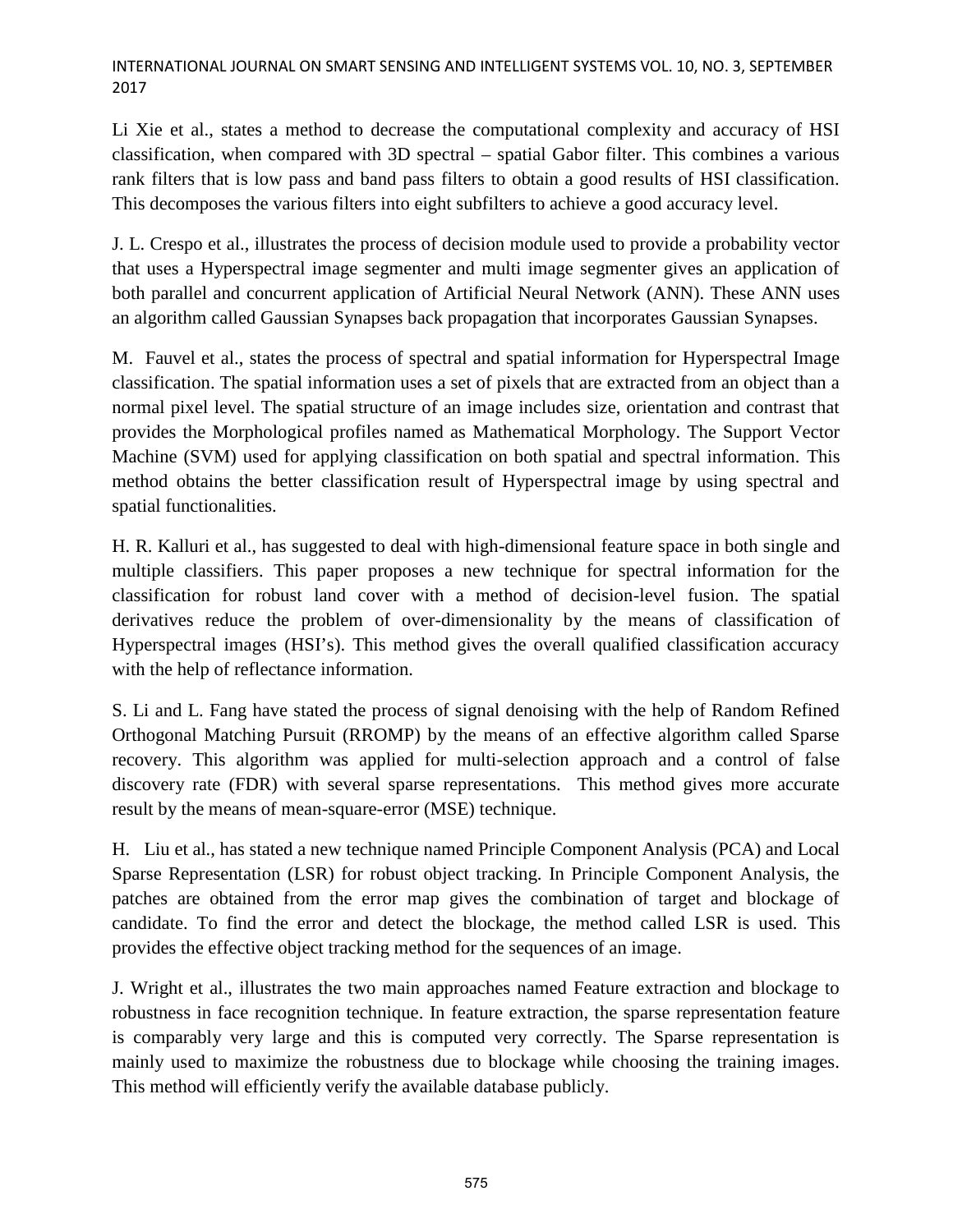# A review on multiple-feature-based adaptive sparse representation (MFASR) and other classification

types

S. G. Mallat and Z. Zhang have stated the new concept for obtaining the waveforms through by separating signals from a required dictionary is called Matching Pursuit. This Matching Pursuit is used to calculate adaptive signals by the means of general procedures. The obtained waveforms are collected accordingly to the signal structures matches.

T. C. Bau et al., has stated a new model named 3D-Gabor filters for spectral and spatial information. The Hyperspectral images are processed by 3D- Gabor filters to obtain the wavelength properties, scale and directions in an effective way. The large number of spectral and spatial information is processed by these filters and thus improves the performance and efficiency of an image region. These filters are first applied to Airborne visible and Infrared imaging Hyperspectral data to obtain the better classification result.

M. Fauvel et al., illustrates the approaches of spatial and spectral information for Hyperspectral Image classification. The Morphological profiles used to overcome an issue to obtain one feature vector from two vector attributes. Once the dimensionality of an image is reduced, the Support Vector Machine (SVM) is applied to get the better classification result. This approach gives the better result of feature reduction upto 79% to 83%.

L. Shen and S. Jia have stated a new approach for Hyperspectral Image classification named 3D- Gabor-Wavelet for pixel-wise images. This 3D-Gabor-Wavelet is used to extract spectral and spatial domains jointly and separately. This usually extracts the appropriate information from an each test pixel. This approach applied to real datasets of Hyperspectral Images (HSI's) and achieves a good accuracies result of 96.04% and 95.36% appropriately.

X. Huang and L. Zhang have stated a method for pixels and objects to combine the different features of spatial and spectral information called Support Vector Machine (SVM) Ensemble approach. This approach works with feature extraction, composite kernels and vector stacking while compared with other SVM multifeature methods. This method parallel improves the accuracy level from  $1 - 4\%$  on three datasets.

L. Fang et al., has stated an efficient tool named sparse representation for Hyperspectral Image Classification (HIC). This Sparse representation test with each pixel and defines a local region of an image. These regions are jointly represents from a given set of training samples. This approach allows the atoms to be selected from various pixels and provides an improved classification representation method. This Sparse representation classifier gives the classification method in both Qualitative and Quantitative results by the means of accuracy.

# IV. CONCLUSION

The different classification methods and Multiple-feature-based Adaptive Sparse Representation (MFASR) were discussed in this paper to obtain the good classification results. The various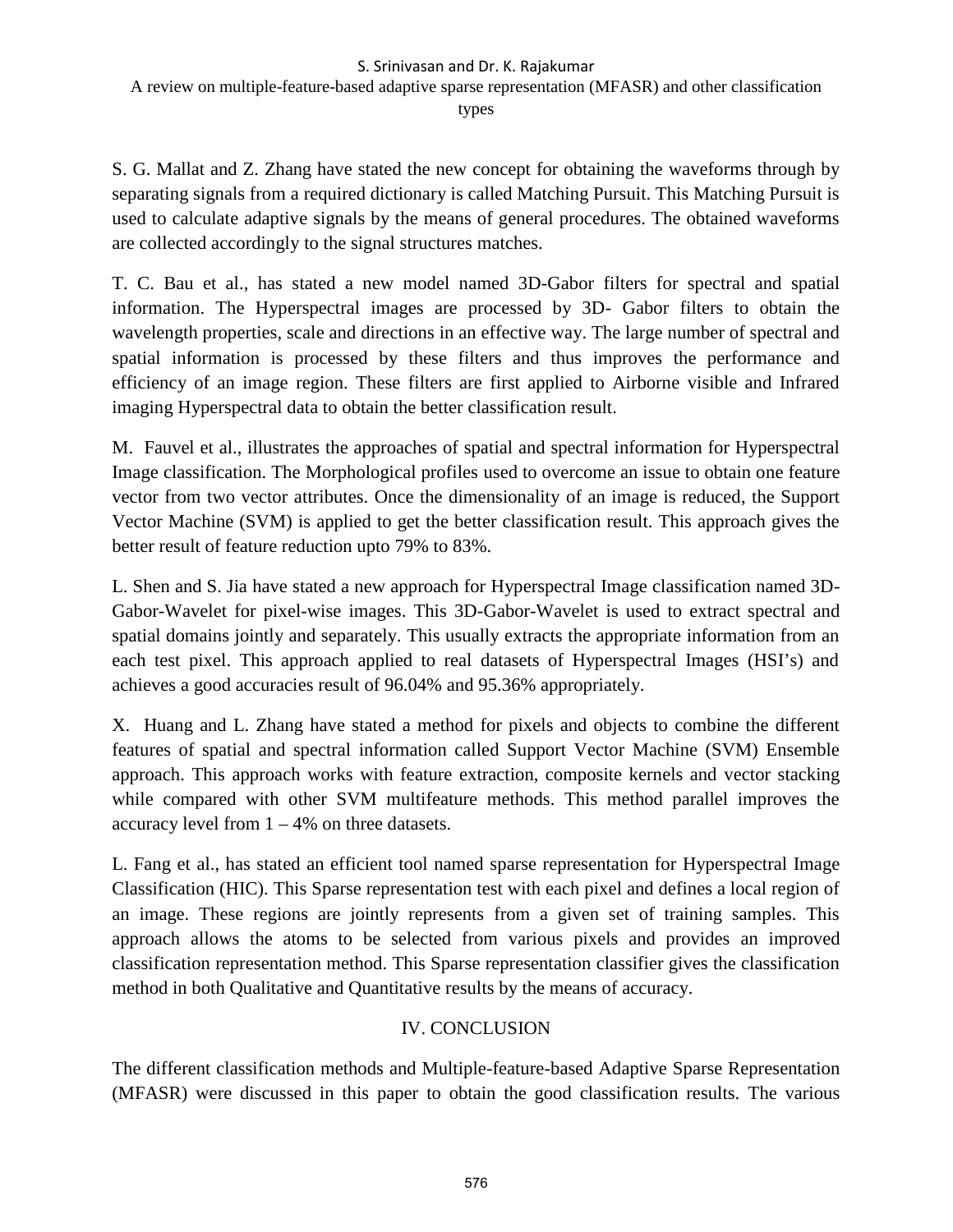methods of classification are used in Hyperspectral Images (HSI's) to identify the ground elements, minerals and Skin imaging. The method Adaptive sparse representation was mainly implemented to make use of various correlations obtained from different features. Furthermore, a Shape-adaptive region exploits the spectral and spatial information of Hyperspectral Images (HSI's) for each test pixel in four different features.

An MFASR method process the Hyperspectral Images in four different stages. First, the spatial and spectral information obtained from an original HSI's. Then, the shape adaptive (SA) spatial region is tested in each test pixel. Then, the coefficients are obtained from each test pixels by using Adaptive sparse representation. Finally, the class label is obtained from each test pixels by combining the obtained coefficients. This MFASR method gives n effective quantitative and qualitative results in the form of classification maps.

### REFERENCES

[1] Z. He, Y. Shen, Q. Wang, and Y. Wang, "Optimized ensem- ble EMD-based spectral features for hyperspectral image classifica- tion," IEEE Trans. Instrum. Meas., vol. 63, no. 5, pp. 1041–1056, May 2014.

[2] Z. He, Q. Wang, Y. Shen, J. Jin, and Y. Wang, "Multivariate Gray model-based BEMD for hyperspectral image classification," IEEE Trans. Instrum. Meas., vol. 62, no. 5, pp. 889–904, May 2013.

[3] A. Prieto, F. Bellas, R. J. Duro, and F. López-Peña, "An adaptive approach for the progressive integration of spatial and spectral features when training ground-based hyperspectral imaging classifiers," IEEE Trans. Instrum. Meas., vol. 59, no. 8, pp. 2083–2093, Aug. 2010.

[4] L. Fang, S. Li, X. Kang, and J. A. Benediktsson, "Spectral–spatial classification of hyperspectral images with a superpixel-based discrimi- native sparse model," IEEE Trans. Geosci. Remote Sens., vol. 53, no. 8, pp. 4186–4201, Aug. 2015.

[5] L. Fang, S. Li, W. Duan, J. Ren, and J. A. Benediktsson, "Classification of hyperspectral images by exploiting spectral–spatial information of superpixel via multiple kernels," IEEE Trans. Geosci. Remote Sens., vol. 53, no. 12, pp. 6663–6674, Dec. 2015.

[6] J. L. Crespo, R. J. Duro, and F. L. Pena, "Gaussian synapse ANNs in multi- and hyperspectral image data analysis," IEEE Trans. Instrum. Meas., vol. 52, no. 3, pp. 724–732, Jun. 2003.

[7] B. Hörig, F. Kühn, F. Oschütz, and F. Lehmann, "HyMap hyperspectral remote sensing to detect hydrocarbons," Int. J. Remote Sens., vol. 22, no. 8, pp. 1413–1422, Nov. 2001.

[8] B. Du and L. Zhang, "Random-selection-based anomaly detector for hy- perspectral imagery," IEEE Trans. Geosci. Remote Sens., vol. 49, no. 5, pp. 1578–1589, May 2011.

[9] J. M. Bioucas-Dias et al., "Hyperspectral unmixing overview: Geomet- rical, statistical, and sparse regression-based approaches," IEEE J. Sel. Topics Appl. Earth Observ. Remote Sens., vol.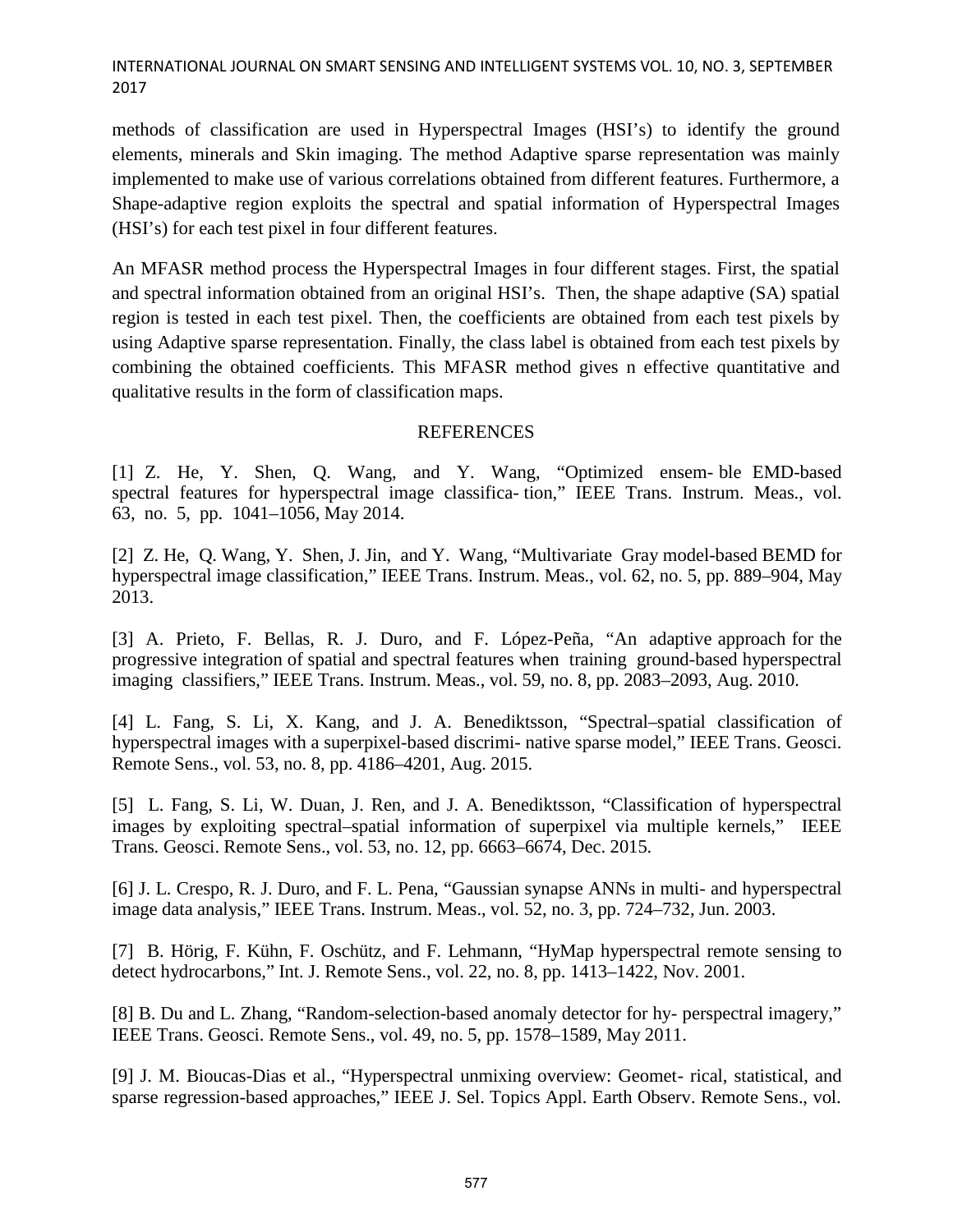A review on multiple-feature-based adaptive sparse representation (MFASR) and other classification

types

5, no. 2, pp. 354–379, Apr. 2012.

[10] M. Fauvel, Y. Tarabalka, J. A. Benediktsson, J. Chanussot, and J. C. Tilton, "Advances in spectral-spatial classification of hyperspectral images," Proc. IEEE, vol. 101, no. 3, pp. 652–675, Mar. 2013.

[11] V. Vapnik, The Nature of Statistical Learning Theory. Berlin, Germany: Springer-Verlag, 1995.

[12] F. Melgani and L. Bruzzone, "Classification of hyperspectral remote sensing images with support vector machines," IEEE Trans. Geosci. Remote Sens., vol. 42, no. 8, pp. 1778–1790, Aug. 2004.

[13] D. Böhning, "Multinomial logistic regression algorithm," Ann. Inst. Stat. Math., vol. 44, no. 1, pp. 197–200, Mar. 1992.

[14] J. Li, J. M. Bioucas-Dias, and A. Plaza, "Spectral-spatial hyperspectral image segmentation using subspace multinomial logistic regression and Markov random fields," IEEE Trans. Geosci. Remote Sens., vol. 50, no. 3, pp. 809–823, Mar. 2012.

[15] J. Li, J. M. Bioucas-Dias, and A. Plaza, "Semisupervised hyperspectral image segmentation using multinomial logistic regression with active learning," IEEE Trans. Geosci. Remote Sens., vol. 48, no. 11, pp. 4085–4098, Nov. 2010.

[16] Y. Chen, N. M. Nasrabadi, and T. D. Tran, "Hyperspectral image classifi- cation using dictionary-based sparse representation," IEEE Trans. Geosci. Remote Sens., vol. 49, no. 10, pp. 3973–3985, Oct. 2011.

[17] U. Srinivas, Y. Chen, V. Monga, N. M. Nasrabadi, and T. D. Tran,"Exploiting sparsity in hyperspectral image classification via graphical models," IEEE Geosci. Remote Sens. Lett., vol. 10, no. 3, pp. 505–509, May 2013.

[18] Y. Chen, N. M. Nasrabadi, and T. D. Tran, "Hyperspectral image clas- sification via kernel sparse representation," IEEE Trans. Geosci. Remote Sens., vol. 51, no. 1, pp. 217–231, Jan. 2013.

[19] L. Fang, S. Li, X. Kang, and J. A. Benediktsson, "Spectral-spatial hyperspectral image classification via multiscale adaptive sparse rep- resentation," IEEE Trans. Geosci. Remote Sens., vol. 52, no. 12, pp. 7738–7749, Dec. 2014.

[20] L. Fang, S. Li, X. Kang, and J. A. Benediktsson, "Spectral-spatial classification of hyperspectral images with a superpixel-based discrimi- native sparse model," IEEE Trans. Geosci. Remote Sens., vol. 53, no. 8, pp. 4186–4201, Aug. 2015.

[21] B. Du and L. Zhang, "A discriminative metric learning based anomaly detection method," IEEE Trans. Geosci. Remote Sens., vol. 52, no. 11, pp. 6844–6857, Nov. 2014.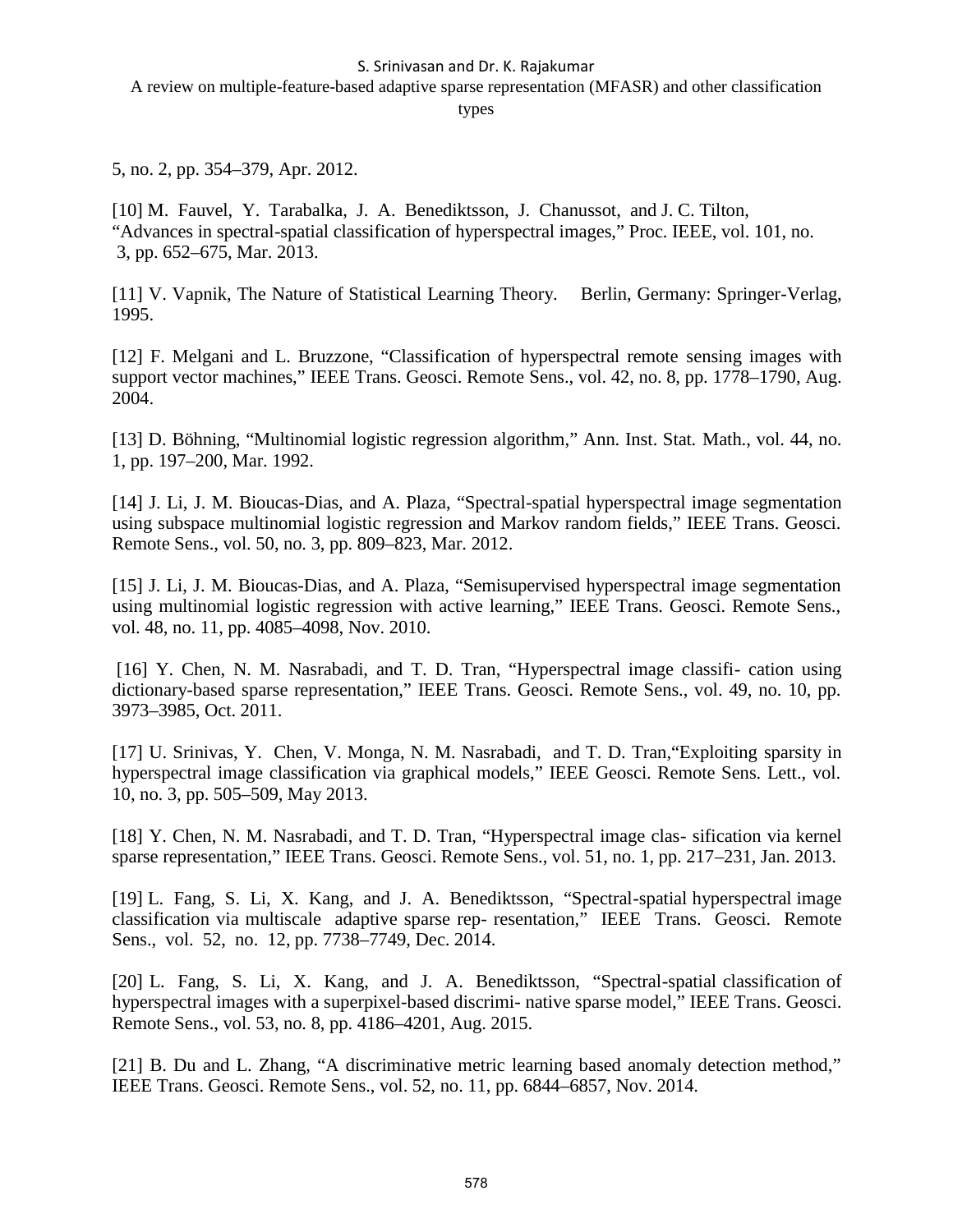[22] S. Prasad and L. Mann Bruce, "Limitations of principal components analysis for hyperspectral target recognition," IEEE Geosci. Remote Sens. Lett., vol. 5, no. 4, pp. 625–629, Oct. 2008.

[23] L. Zhang, Y. Zhong, B. Huang, J. Gong, and P. Li, "Dimensionality reduction based on clonal selection for hyperspectral imagery," IEEE Trans. Geosci. Remote Sens., vol. 45, no. 12, pp. 4172–4186, Dec. 2007.

[24] H. Li, Z. Ye, and G. Xiao, "Hyperspectral image classification using spectral-spatial composite kernels discriminant analysis," IEEE J. Sel.Topics Appl. Earth Observ. Remote Sens., to be published.

[25] Q. Shi, L. Zhang, and B. Du, "Semisupervised discriminative locally enhanced alignment for hyperspectral image classification," IEEE Trans. Geosci. Remote Sens., vol. 51, no. 9, pp. 4800– 4815, Sep. 2013.

[26] G. Camps-Valls and L. Bruzzone, Kernel Methods for Remote Sensing Data Analysis. New York, NY, USA: Wiley, 2009.

[27] J. Li, I. Dópido, P. Gamba, and A. Plaza, "Complementarity of discrim- inative classifiers and spectral unmixing techniques for the interpretation of hyperspectral images," IEEE Trans. Geosci. Remote Sens., vol. 53, no. 5, pp. 2899–2912 May 2015.

[28] J. A. Benediktsson, J. A. Palmason, and J. R. Sveinsson, "Classification of hyperspectral data from urban areas based on extended morphological profiles," IEEE Trans. Geosci. Remote Sens., vol. 43, no. 3, pp. 480–491, Mar. 2005.

[29] J. Li, P. R. Marpu, A. Plaza, J. M. Bioucas-Dias, and J. A. Benediktsson, "Generalized composite kernel framework for hyperspectral image clas- sification," IEEE Trans. Geosci. Remote Sens., vol. 51, no. 9, pp. 4816–4829, Sep. 2013.

[30] Y. Tarabalka, J. A. Benediktsson, and J. Chanussot, "Spectral-spatial classification of hyperspectral imagery based on partitional clustering techniques," IEEE Trans. Geosci. Remote Sens., vol. 47, no. 8, pp. 2973–2987, Aug. 2009.

[31] G. Mori, X. Ren, A. A. Efros, and J. Malik, "Recovering human body configurations: Combining segmentation and recognition," in Proc. IEEE Conf. Comput. Soc. Conf. Comput. Vis. Pattern Recog., 2004, pp. II-326–II-333.

[32] R. Achanta et al., "SLIC superpixels compared to state-of-the-art super-pixel methods," IEEE Trans. Pattern Anal. Mach. Intell., vol. 34, no. 11, pp. 2274–2282, Nov. 2012.

[33] M.-Y. Liu, O. Tuzel, S. Ramalingam, and R. Chellappa, "Entropy rate superpixel segmentation," in Proc. IEEE Conf. Comput. Vis. Pattern Recog., 2011, pp. 2097–2104.

[34] G. Zhang, X. Jia, and N. M. Kwok, "Super pixel based remote sensing im- age classification with histogram descriptors on spectral and spatial data," in Proc. IEEE Int. Geosci. Remote Sens. Symp., 2012, pp. 4335–4338.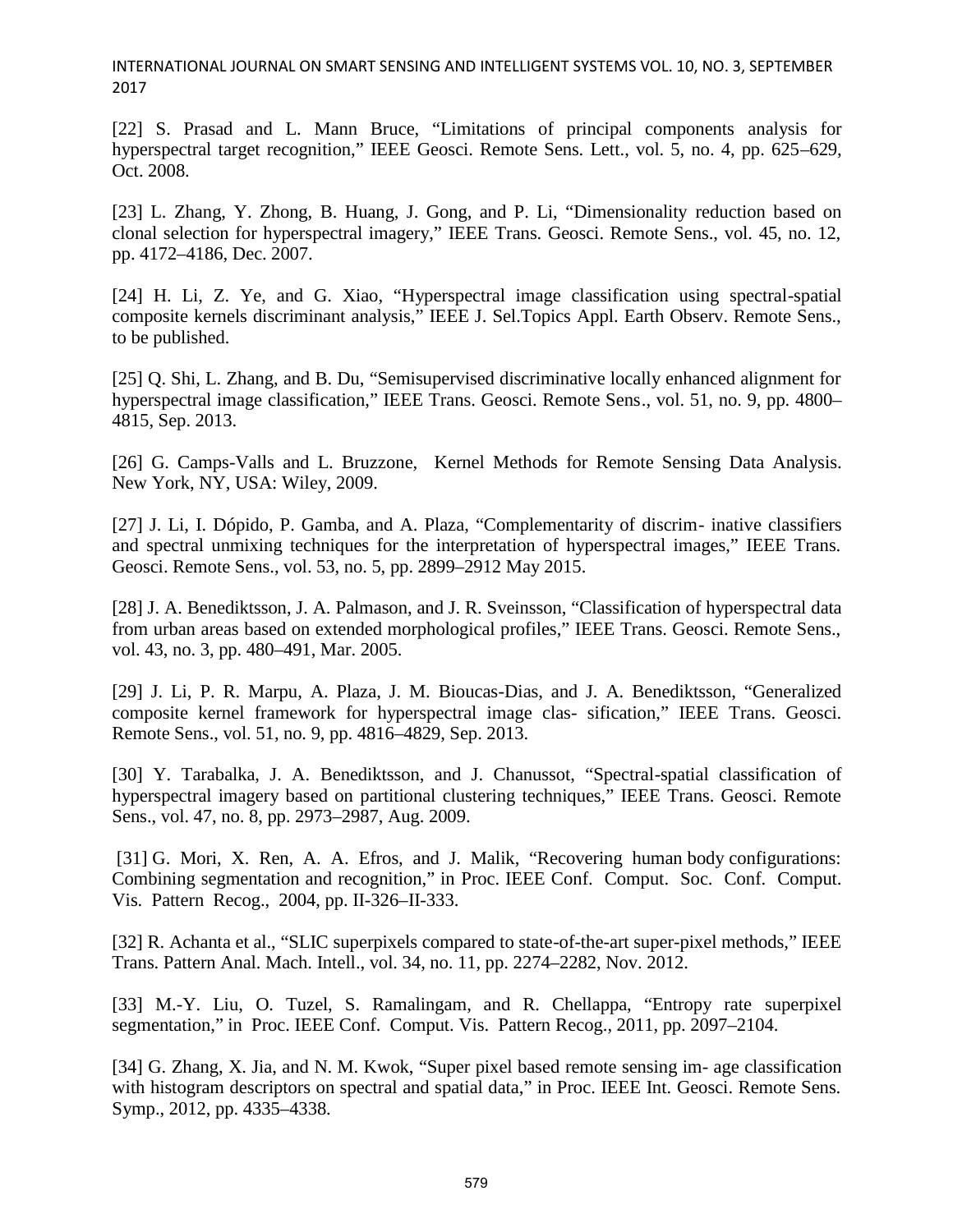A review on multiple-feature-based adaptive sparse representation (MFASR) and other classification

types

[35] J. Liu, W. Yang, S. Tan, and Z. Wang, "Remote sensing image classifi- cation based on random projection super-pixel segmentation," in Proc. SPIE, 2013, Art ID. 89210T.

[36] Z. Sun, C. Wang, H. Wang, and J. Li, "Learn multiple-kernel SVMs for domain adaptation in hyperspectral data," IEEE Geosci. Remote Sens. Lett., vol. 10, no. 5, pp. 1224–1228, Sep. 2013.

[37] Q. Jackson and D. A. Landgrebe, "Adaptive Bayesian contextual classification based on Markov random fields," IEEE Trans. Geosci. Remote Sens., vol. 40, no. 11, pp. 2454–2463, Nov. 2002.

[38] F. Ratle, G. Camps-Valls, and J. Weston, "Semisupervised neural networks for efficient hyperspectral image classification," IEEE Trans. Geosci. Remote Sens., vol. 48, no. 5, pp. 2271– 2282, May 2010.

[39] M. Borhani and H. Ghassemian, "Kernel Multivariate Spectral–Spatial Analysis of Hyperspectral Data," IEEE J. Sel. Topics Appl. Earth Observ. Remote Sens., vol. 8, no. 6, pp. 2418-2426, June 2015.

[40] F. Mirzapour and H. Ghassemian, "Multiscale Gaussian Derivative Functions for Hyperspectral Image Feature Extraction," IEEE Geosci. Remote Sens. Lett, vol. 13, no. 4, pp. 525-529, April 2016.

[41] G. Hughes, "On the mean accuracy of statistical pattern recognizers," IEEE Trans. Inf. Theory, vol. IT-14, no. 1, pp. 55–63, Jan. 1968.

[42] M. Imani and H. Ghassemian, "Binary coding based feature extraction in remote sensing high dimensional data," Information Sciences, vol. 342, pp.191-208, 2016.

[43] Q. Zhang, Y. Tian, Y. Yang, and C. Pan, "Automatic Spatial–Spectral Feature Selection for Hyperspectral Image via Discriminative Sparse Multimodal Learning," IEEE Trans. Geosci. Remote Sens., vol. 53, no. 1, pp. 261–279, Jan. 2015.

[44] M. Imani and H. Ghassemian, "Feature Extraction Using WeightedTraining Samples," IEEE Geosci. Remote Sens. Lett., vol. 12, no. 7, pp.1387-1391, July 2015.

[45] X. Liu, L. Wang, J. Zhang, J. Yin, and H. Liu, "Global and Local Structure Preservation for Feature Selection," IEEE Trans. Neural Netw. Learn. Syst., vol. 25, no. 6, pp. 1083–1095, June 2014.

[46] S. A. Hosseini and H. Ghassemian, "Rational Function Approximation forFeature Reduction in Hyperspectral Data," Remote Sens. Lett., vol. 7, no. 2,101-110, 2016.

[47] M. Imani and H. Ghassemian, "Feature space discriminant analysis for hyperspectral data feature reduction," ISPRS Journal of Photogrammetry and Remote Sensing, vol. 102, pp. 1-13, 2015.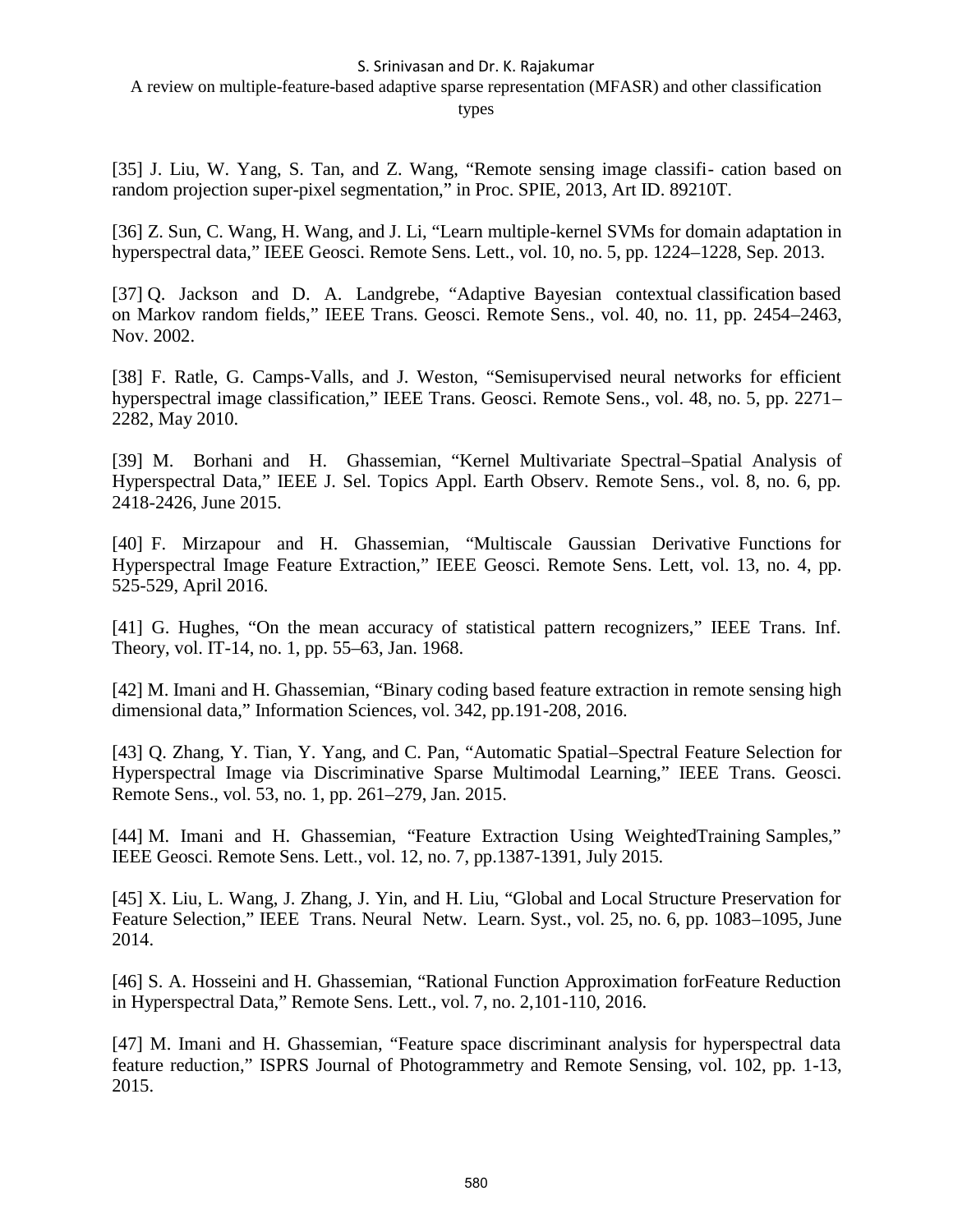[48] M. Golipour, H. Ghassemian, and F. Mirzapour, "Integrating Hierarchical Segmentation Maps With MRF Prior for Classification of Hyperspectral Images in a Bayesian Framework," IEEE Trans. Geosci. Remote Sens., vol.54, no. 2, pp. 805-816, Feb. 2016.

[49] A. Zehtabian and H. Ghassemian, "An Adaptive Pixon Extraction Technique for Multispectral/Hyperspectral Image Classification," IEEE Geosci. Remote Sens. Lett., vol. 12, no. 4, April 2015.

[50] G. Camps-Valls, L. Gomez-Chova, J. Muoz-Mar, J. Vila-Francs, and J.Calpe-Maravilla, "Composite kernels for hyperspectral image classification," IEEE Geosci. Remote Sens. Lett., vol. 3, no. 1, pp. 93–97, Jan. 2006.

[51] A. Rakotomamonjy, F. Bach, S. Canu, and Y. Grandvalet, "SimpleMKL,"J. Mach. Learn. Res., vol. 9, no. 11, pp. 2491–2521, Nov. 2008.

[52] J. Li, P. Marpu, A. Plaza, J. Bioucas-Dias, and J. A. Benediktsson, "Generalized composite kernel framework for hyperspectral image classification," IEEE Trans. Geosci. Remote Sens., vol. 51, no. 9, pp.4816–4829, Sept. 2013.

[53] A. Green, M. Berman, P. Switzer, and M. Craig, "A transformation for ordering multispectral data in terms of image quality with implications for noise removal," IEEE Trans. Geosci. Remote Sens., vol. 26, no. 1, pp. 65–74, Jan. 1988.

[54] A.Villa, J. A. Benediktsson, J. Chanussot, and C. Jutten, "Hyperspectral image classification with independent component discriminant analysis," IEEE Trans. Geosci. Remote Sens., vol. 49, no. 12, pp. 4865–4876, Dec.2011.

[55] B. Du, L. Zhang, L. Zhang, T. Chen, and K. Wu, "A discriminative manifold learning based dimension reduction method," Int. J. Fuzzy Syst., vol. 14, no. 2, pp. 272–277, Jun. 2012.

[56] M. Dalla Mura, J. A. Benediktsson, B. Waske, and L. Bruzzone, "Extended profiles with morphological attribute filters for the analysis of hyperspectral data," Int. J. Remote Sens., vol. 31, no. 22, pp. 5975–5991,2010.

[57] J. Li, X. Huang, P. Gamba, J. M. Bioucas-Dias, L.Zhang, and J. Atli Benediktsson, A. Plaza, "Multiple Feature Learning for Hyperspectral Image Classification," IEEE Trans. Geosci. Remote Sens., vol. 53, no. 3, pp. 1592-1606, March 2015.

[58] J. Li, J. Bioucas-Dias, and A. Plaza, "Semi-supervised hyperspectral image segmentation using multinomial logistic regression with active learning," IEEE Trans. Geosci. Remote Sens., vol. 48, no. 11, pp. 4085–4098, Nov.2010.

[59] W. Li, E. W. Tramel, S. Prasad, and J. E. Fowler, "Nearest regularized subspace for hyperspectral classification," IEEE Trans. Geosci. Remote Sens., vol. 52, no. 1, pp. 477–489, Jan. 2014.

[60] W. Li and Q. Du, "Joint within-class collaborative representation for hyperspectral image classification," IEEE J. Sel. Topics Appl. Earth Observ. Remote Sens., vol. 7, no. 6,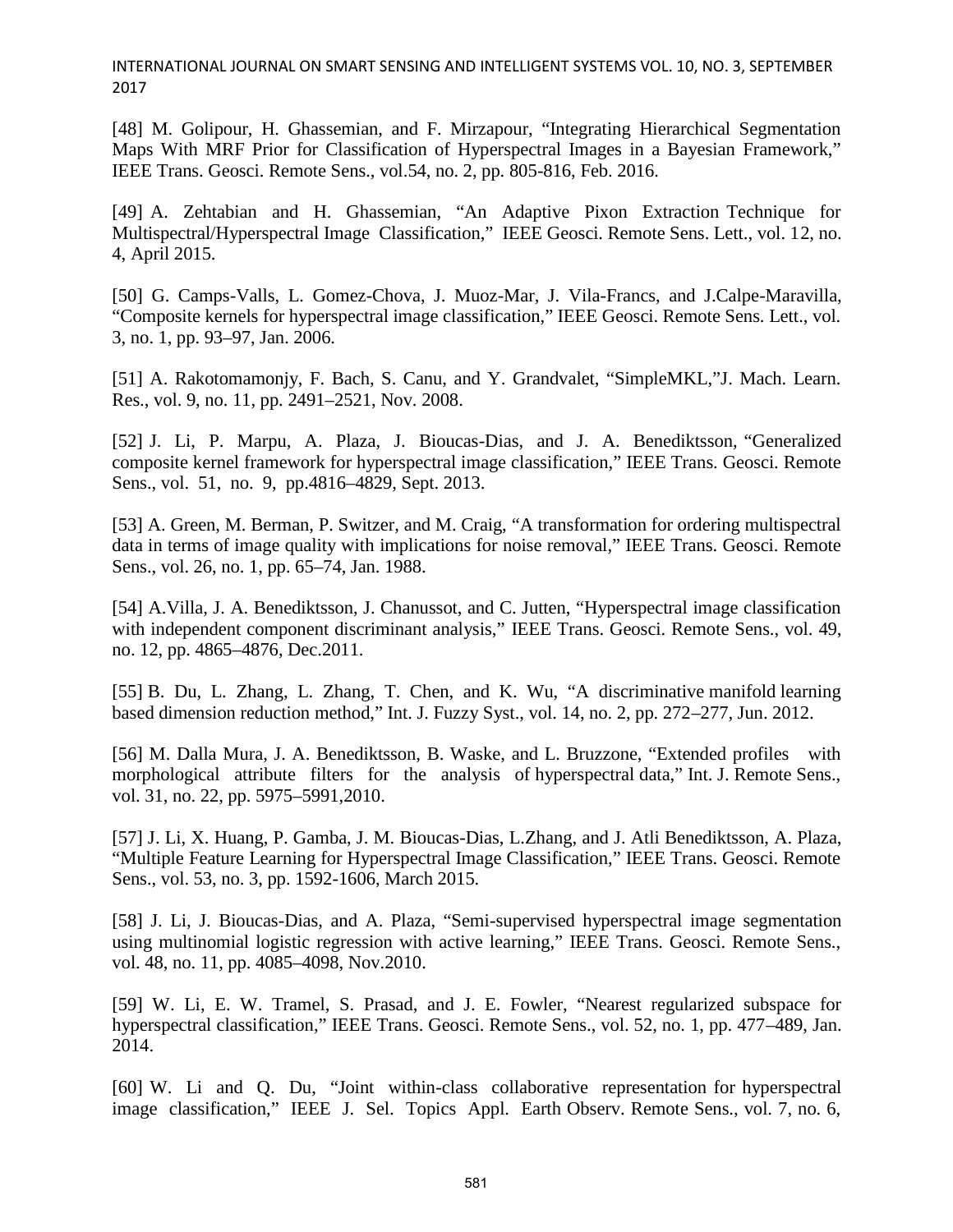A review on multiple-feature-based adaptive sparse representation (MFASR) and other classification

types

pp. 2200–2208, June 2014.

[61] M. Xiong, Q. Ran, W. Li, J. Zou, and Q. Du, "Hyperspectral Image Classification Using Weighted Joint Collaborative Representation," IEEE Geosci. Remote Sens. Lett., vol. 12, no. 6, pp. 1209–1213, June 2015.

[62] F. Melgani and L. Bruzzone, "Classification of hyperspectral remote sens- ing images with support vector machines," IEEE Trans. Geosci. Remote Sens., vol. 42, no. 8, pp. 1778–1790, Aug. 2004.

[63] L. Bruzzone, M. Chi, and M. Marconcini, "A novel transductive SVM for semisupervised classification of remote-sensing images," IEEE Trans. Geosci. Remote Sens., vol. 44, no. 11, pp. 3363–3373, Nov. 2006.

[64] M. Chi and L. Bruzzone, "Semisupervised classification of hyperspectral images by SVMs optimized in the primal," IEEE Trans. Geosci. Remote Sens., vol. 45, no. 6, pp. 1870–1880, Jun. 2007.

[65] Y. Zhong, Y. Lin, and L. Zhang, "A support vector conditional random classifier with a Mahalanobis distance boundary constraint for high spatial resolution remotes sensing imagery," IEEE J. Sel. Topics Appl. Earth Observ. Remote Sens., vol. 7, no. 4, pp. 1314–13330, Apr. 2014.

[66] J. Li, J. M. Bioucas-Dias, and A. Plaza, "Spectral–spatial hyperspectral image segmentation using subspace multinomial logistic regression andMarkov random fields," IEEE Trans. Geosci. Remote Sens., vol. 50, no. 3, pp. 809–823, Mar. 2012.

[67] J. Li, J. M. Bioucas-Dias, and A. Plaza, "Semi-supervised hyperspectral image classification using soft sparse multinomial logistic regression,"IEEE Geosci. Remote Sens. Lett., vol. 10, no. 2, pp. 318–322, Mar. 2013.

[68] F. Ratle, G. Camps-Valls, and J. Weston, "Semisupervised neural net- works for efficient hyperspectral image classification," IEEE Trans.Geosci. Remote Sens., vol. 48, no. 5, pp. 2271– 2282, May 2010.

[69] Y. Zhong and L. Zhang, "An adaptive artificial immune network for supervised classification of multi-hyperspectral remote sensing imagery," IEEE Trans. Geosci. Remote Sens., vol. 50, no. 3, pp. 894–909, Mar. 2012.

[70] H. Jiao, Y. Zhong, and L. Zhang, "Artificial DNA computing-based spectral encoding and matching algorithm for hyperspectral remote sensing data," IEEE Trans. Geosci. Remote Sens., vol. 50, no. 10, pp. 4085–4104, Oct. 2012.

[71] G. Camps-Valls, L. Gomez-Chova, J. Muñoz-Marí, J. Vila-Francés, and J. Calpe-Maravilla, "Composite kernels for hyperspectral image classi- fication," IEEE Geosci. Remote Sens. Lett., vol. 3, no. 1, pp. 93–97, Jan. 2006.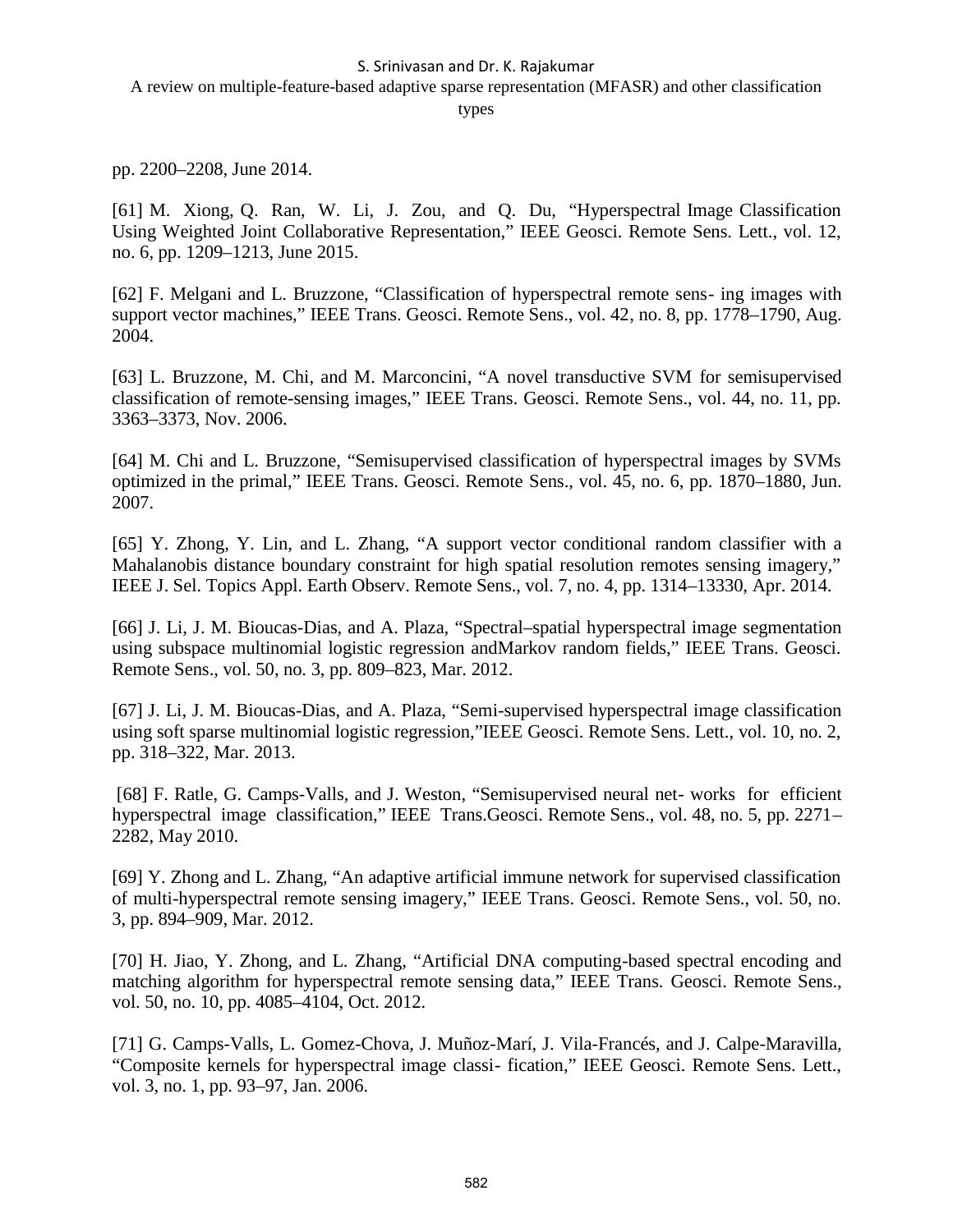[72] J. Li, P. R. Marpu, A. Plaza, J. M. Bioucas-Dias, and J. A. Benediktsson, "Generalized composite kernel framework for hyperspectral image clas- sification," IEEE Trans. Geosci. Remote Sens., vol. 51, no. 9, pp. 4816–4829, Sep. 2013.

[73] J. Li, J. M. Bioucas-Dias, and A. Plaza, "Hyperspectral image segmenta- tion using a new Bayesian approach with active learning," IEEE Trans. Geosci. Remote Sens., vol. 49, no. 10, pp. 3947–3960, Oct. 2011.

[74] J. Lin, Q. Wang, and Y. Yuan, "In defense of iterated conditional mode for hyperspectral image classification," in ICME, July 2014, pp. 1–6.

[75] Q. Wang, J. Lin, and Y. Yuan, "Salient band selection for hyperspectral image classification via manifold ranking," IEEE Trans. Neural Netw. Learn. Syst., vol. 27, no. 6, pp. 1279–1289, June 2016.

[76] C. Chen, W. Li, H. Su, and K. Liu, "Spectral-spatial classification of hyperspectral image based on kernel extreme learning machine," Remote Sensing, vol. 6, no. 6, pp. 5795–5814, 2014.

[77] B. Du, M. Zhang, L. Zhang, R. Hu, and D. Tao, "Pltd: Patch-based low- rank tensor decomposition for hyperspectral images," IEEE Transactions on Multimedia, vol. 19, no. 1, pp. 67–79, Jan 2017.

[78] Y. Chen, N. M. Nasrabadi, and T. D. Tran, "Hyperspectral image classification using dictionary-based sparse representation," IEEE Trans. Geosci. Remote Sensing, vol. 49, no. 10, pp. 3973–3985, 2011.

[79] J. Li, H. Zhang, Y. Huang, and L. Zhang, "Hyperspectral image classification by nonlocal joint collaborative representation with a locally adaptive dictionary," IEEE Trans. Geosci. Remote Sensing, vol. 52, no. 6, pp. 3707–3719, 2014.

[80] J. Li, H. Zhang, L. Zhang, X. Huang, and L. Zhang, "Joint collab- orative representation with multitask learning for hyperspectral image classification," IEEE Trans. Geosci. Remote Sensing, vol. 52, no. 9, pp.5923–5936, 2014.

[81] W. Li and Q. Du, "Joint within-class collaborative representation for hyperspectral image classification," IEEE J. Sel. Top. Appl. Earth Observ. Remote Sens., vol. 7, no. 6, pp. 2200–2208, 2014.

[82] W. Li, Q. Du, and M. Xiong, "Kernel collaborative representation with tikhonov regularization for hyperspectral image classification," IEEE Geosci. Remote Sens. Lett., vol. 12, no. 1, pp. 48–52, 2015.

[83] M. Xiong, Q. Ran, W. Li, J. Zou, and Q. Du, "Hyperspectral image classification using weighted joint collaborative representation," IEEE Geosci. Remote Sens. Lett., vol. 12, no. 6, pp. 1209–1213, 2015.

[84] S. Jia, L. Shen, and Q. Li, "Gabor feature-based collaborative repre- sentation for hyperspectral imagery classification," IEEE Trans. Geosci. Remote Sensing, vol. 53, no. 2, pp.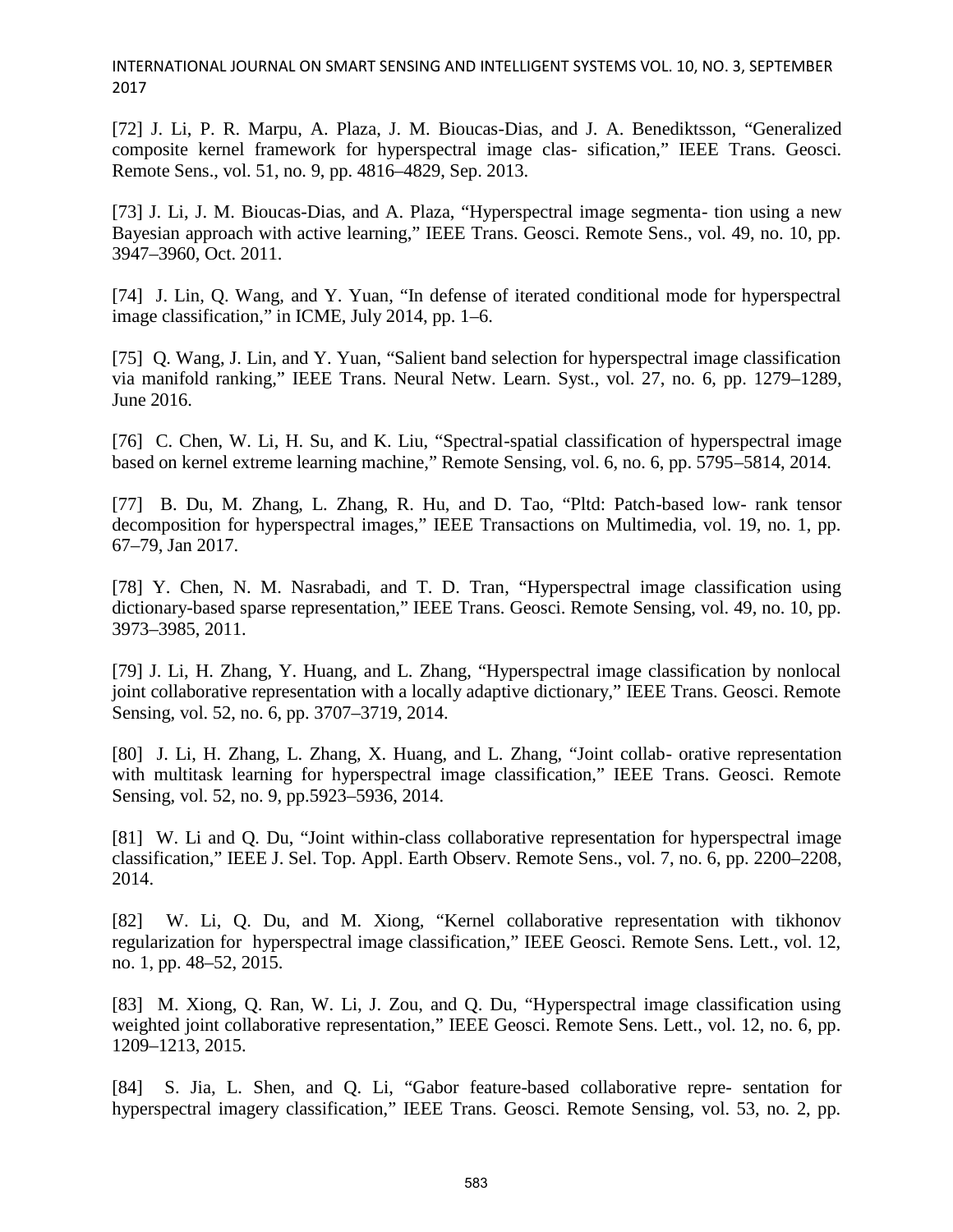A review on multiple-feature-based adaptive sparse representation (MFASR) and other classification

#### types

1118–1129, 2015.

[85] J. Jiang, C. Chen, X. Song, and Z. Cai, "Hyperspectral image classifica- tion using set-to-set distance," in ICASSP, March 2016, pp. 3346–3350.

[86] J. Ma, J. Zhao, J. Tian, X. Bai, and Z. Tu, "Regularized vector field learning with sparse approximation for mismatch removal," Pattern Recognition, vol. 46, no. 12, pp. 3519–3532, 2013.

[87] L. Wang, K. Lu, P. Liu, R. Ranjan, and L. Chen, "Ik-svd: dictionary learning for spatial big data via incremental atom update," Computing in Science & Engineering, vol. 16, no. 4, pp. 41– 52, 2014.

[88] J. Jiang, X. Ma, Z. Cai, and R. Hu, "Sparse support regression for image super-resolution," IEEE Photonics Journal, vol. 7, no. 5, pp. 1–11, Oct2015.

[89] J. Ma, C. Chen, C. Li, and J. Huang, "Infrared and visible image fusion via gradient transfer and total variation minimization," Inf. Fusion, vol. 31, pp. 100–109, 2016.

[90] J. Jiang, J. Ma, C. Chen, X. Jiang, and Z. Wang, "Noise robust face image super-resolution through smooth sparse representation," IEEE Trans. on Cybern., vol. PP, no. 99, pp. 1–12, 2016.

[91] W. Song, P. Liu, and L. Wang, "Sparse representation-based correla- tion analysis of non stationary spatiotemporal big data," International Journal of Digital Earth, vol. 9, no. 9, pp. 892– 913, 2016.

[92] J. Wei, Y. Huang, K. Lu, and L. Wang, "Nonlocal low-rank-based compressed sensing for remote sensing image reconstruction," IEEE Geoscience and Remote Sensing Letters, vol. 13, no. 10, pp. 1557–1561,2016.

[93] J. Wright, A. Y. Yang, A. Ganesh, S. S. Sastry, and Y. Ma, "Robust face recognition via sparse representation," IEEE Trans. Pattern Anal. Mach. Intell., vol. 31, no. 2, pp. 210–227, 2009.

[94] L. Zhang, M. Yang, and X. Feng, "Sparse representation or collaborative representation: Which helps face recognition?" in ICCV, 2011, pp. 471–478.

[95] Y. Yuan, J. Lin, and Q. Wang, "Hyperspectral image classification via multitask joint sparse representation and stepwise MRF optimization," IEEE Trans. Cybernetics, vol. PP, no. 99, pp. 1– 12, 2015.

[96] J. Liu, Z. Wu, J. Li, A. Plaza, and Y. Yuan, "Probabilistic-kernel collaborative representation for spatial-spectral hyperspectral image clas- sification," IEEE Trans. Geosci. Remote Sensing, vol. 54, no. 4, pp.2371–2384, April 2016.

[97] H. Pu, Z. Chen, B. Wang, and G. M. Jiang, "A novel spatial-spectral similarity measure for dimensionality reduction and classification of hyperspectral imagery," IEEE Trans. Geosci. Remote Sensing, vol. 52, no. 11, pp. 7008–7022, Nov 2014.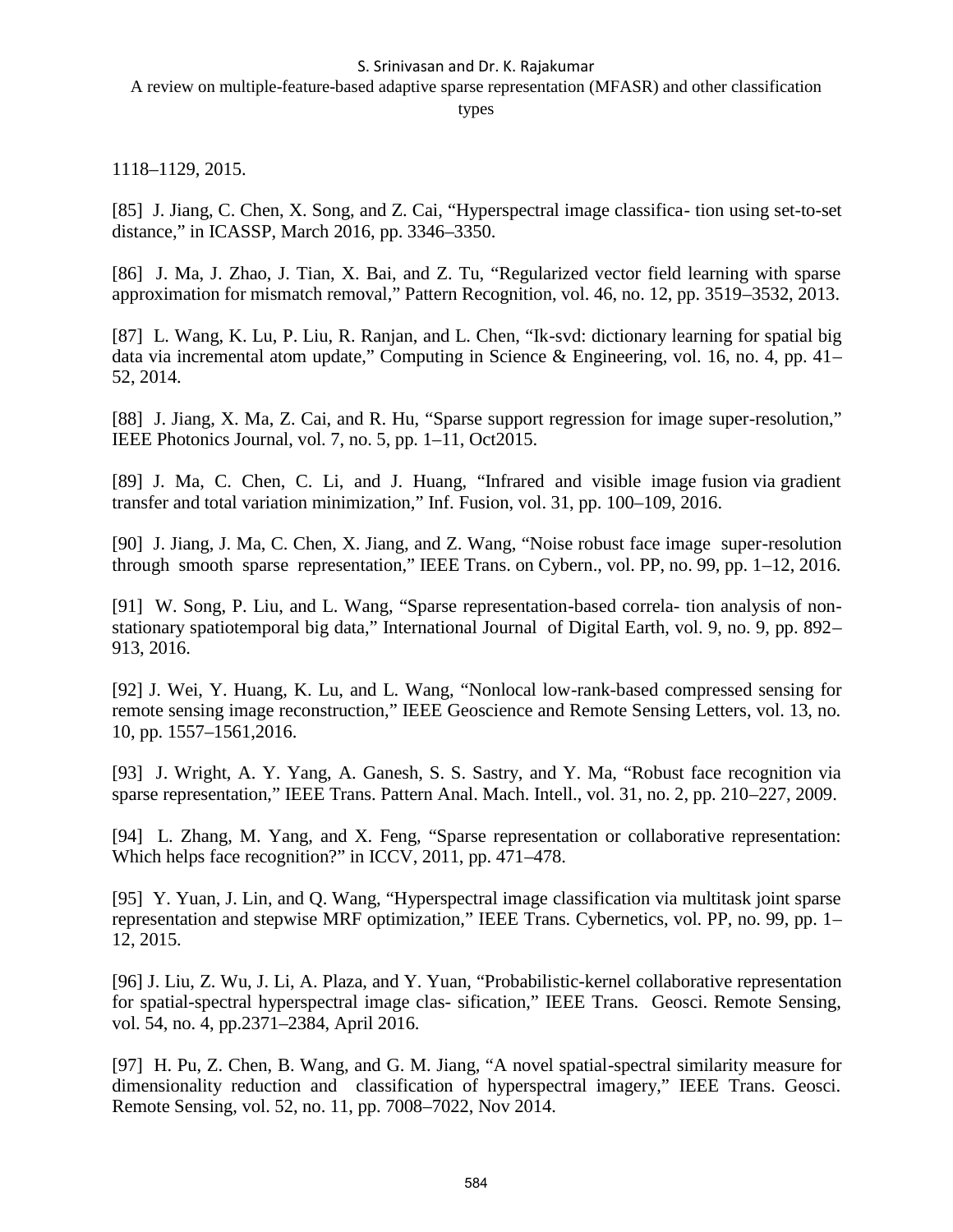[98] C. Li, Y. Ma, X. Mei, C. Liu, and J. Ma, "Hyperspectral image classification with robust sparse representation," IEEE Geosci. Remote Sens. Lett., vol. 13, no. 5, pp. 641–645, May 2016.

[99] Y. Yuan, Q. Wang, and G. Zhu, "Fast hyperspectral anomaly detection via high-order 2-D crossing filter," IEEE Trans. Geosci. Remote Sens., vol. 53, no. 2, pp. 620–630, Feb. 2015.

[100] L. Zhang, L. Zhang, D. Tao, X. Huang, and B. Du, "Hyperspectral remote sensing image subpixel target detection based on supervised metric learn- ing," IEEE Trans. Geosci. Remote Sens., vol. 52, no. 8, pp. 4955–4965, Aug. 2014.

[101] B. Zhang, D. Wu, L. Zhang, Q. Jiao, and Q. Li, "Application of hyperspectral remote sensing for environment monitoring in mining areas,"Environ. Earth Sci., vol. 65, no. 3, pp. 649– 658, Feb. 2012.

[102] G. Camps-Valls, D. Tuia, L. Bruzzone, and J. A. Benediktsson, "Advances in hyperspectral image classification: Earth monitoring with statistical learning methods," IEEE Signal Proc. Mag., vol. 31, no. 1, pp. 45–54, Jan. 2014.

[103] M. A. Lee, Y. Huang, H. Yao, and S. J. Thomson, "Determining the effects of storage on cotton and soybean leaf samples for hyperspectral analy- sis," IEEE J. Sel. Topics Appl. Earth Observ. Remote Sens., vol. 7, no. 6, pp. 2562–2570, Jun. 2014.

[104] M. Dalponte, H. O. Orka, T. Gobakken, D. Gianelle, and E. Nasset, "Tree species classification in boreal forests with hyperspectral data," IEEE Trans. Geosci. Remote Sens., vol. 51, no. 5, pp. 2632–2645, May 2013.

[105] J. Chi and M. M. Crawford, "Spectral unmixing-based crop residue esti- mation using hyperspectral remote sensing data: A case study at Purdue university," IEEE J. Sel. Topics Appl. Earth Observ. Remote Sens., vol. 7, no. 6, pp. 2531–2539, Jun. 2014.

[106] W. Li, C. Chen, H. Su, and Q. Du, "Local binary patterns and extreme learning machine for hyperspectral imagery classification," IEEE Trans. Geosci. Remote Sens., vol. 53, no. 7, pp. 3681–3693, Jul. 2015.

[107] W. Li, Q. Du, F. Zhang, and W. Hu, "Collaborative-representation-based nearest neighbor classifier for hyperspectral imagery," IEEE Geosci.Remote Sens. Lett., vol. 12, no. 2, pp. 389– 393, Feb. 2015.

[108] B. Zhang, S. S. Li, X. P. Jia, L. R. Gao, and M. Peng, "Adaptive Markov random field approach for classification for hyperspectral imagery," IEEE Geosci. Remote Sens. Lett., vol. 8, no. 5, pp. 973–977, Sep. 2011.

[109] W. Li and Q. Du, "Joint within-class collaborative representation for hyperspectral image classification," IEEE J. Sel. Topics Appl. Earth Observ. Remote Sens., vol. 7, no. 6, pp. 2200– 2208, Jun. 2014.

[110] W. Li and O. Du, "Gabor-filtering based nearest regularized subspace for hyperspectral image classification," IEEE J. Sel. Topics Appl. Earth Observ. Remote Sens., vol. 7, no. 4, pp.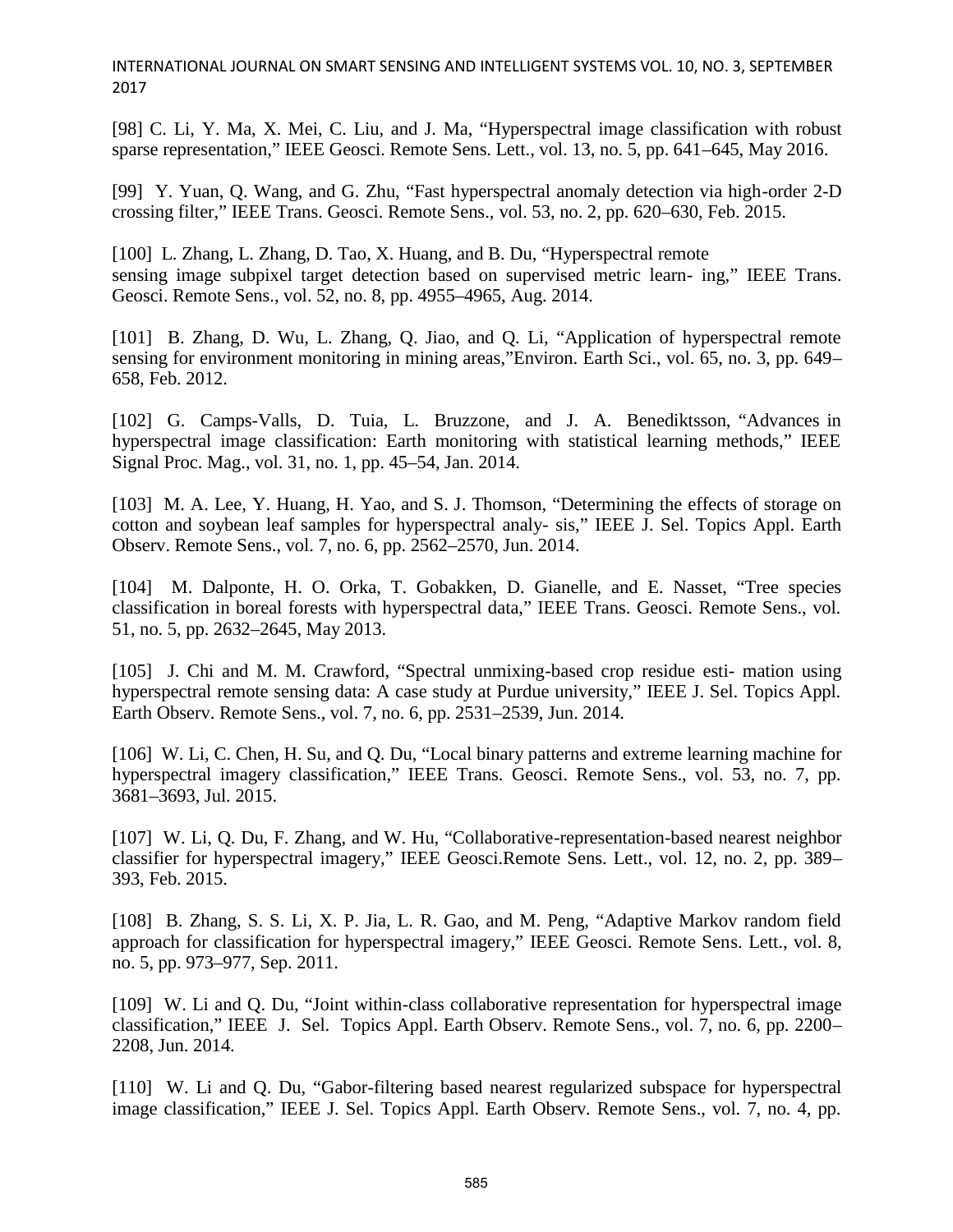A review on multiple-feature-based adaptive sparse representation (MFASR) and other classification

types

1012–1022, Apr. 2014.

[111] W. Li, Q. Du, and M. Xiong, "Kernel collaborative representation with Tikhonov regularization for hyperspectral image classification," IEEE Geosci. Remote Sens. Lett., vol. 12, no. 1, pp. 48–52, Jan. 2015.

[112] J. Li, H. Zhang, L. Zhang, X. Huang, and L. Zhang, "Joint collaborative representation with multitask learning for hyperspectral image classification," IEEE Trans. Geosci. Remote Sens., vol. 52, no. 9, pp. 5923–5936, Sep. 2014.

[113] F. Melgani and L. Bruzzone, "Classification of hyperspectral remote sens- ing images with support vector machines," IEEE Trans. Geosci. Remote Sens., vol. 42, no. 8, pp. 1778–1790, Aug. 2004.

[114] F. Ratle, G. Camps-Valls, and J. Weston, "Semisupervised neural net- works for efficient hyperspectral image classification," IEEE Trans. Geosci. Remote Sens., vol. 48, no. 5, pp. 2271–2282, May 2010.

[115] Y. Zhong and L. Zhang, "An adaptive artificial immune network for supervised classification of multi-/hyperspectral remote sensing imagery," IEEE Trans. Geosci. Remote Sens., vol. 50, no. 3, pp. 894–909, Mar. 2012.

[116] G. Camps-Valls, L. Gomez-Chova, J. Munoz-Mari, J. Vila-Frances, and J. Calpe- Maravilla, "Composite kernels for hyperspectral image classifi- cation," IEEE Geosci. Remote Sens. Lett., vol. 3, no. 1, pp. 93–97, Jan.2006.

[117] J. Li, J. M. Bioucas-Dias, and A. Plaza, "Hyperspectral image segmen-tation using a new Bayesian approach with active learning," IEEE Trans. Geosci. Remote Sens., vol. 49, no. 10, pp. 3947–3960, Oct. 2011.

[118] M. Fauvel, Y. Tarabalka, J. A. Benediktsson, J. Chanussot, and J. C. Tilton, "Advances in spectral–spatial classification of hyperspectral images," Proc. IEEE, vol. 101, no. 3, pp. 652–675, Mar. 2013.

[119] J. Li, P. R. Marpu, A. Plaza, J. M. Bioucas-Dias, and J. A. Benediktsson, "Generalized composite kernel framework for hyperspectral image classification," IEEE Trans. Geosci. Remote Sens., vol. 51, no. 9, pp. 4816–4829, Sep. 2013.

[120] R. Ji, Y. Gao, R. Hong, Q. Liu, D. Tao, and X. Li, "Spectral-spatial con- straint hyperspectral image classification," IEEE Trans. Geosci. Remote Sens., vol. 52, no. 3, pp. 1811– 1824, Mar. 2014.

[121] H. Pu, Z. Chen, B. Wang, and G. M. Jiang, "A novel spatial–spectral similarity measure for dimensionality reduction and classification of hyperspectral imagery," IEEE Trans. Geosci. Remote Sens., vol. 52, no. 11, pp. 7008–7022, Nov. 2014.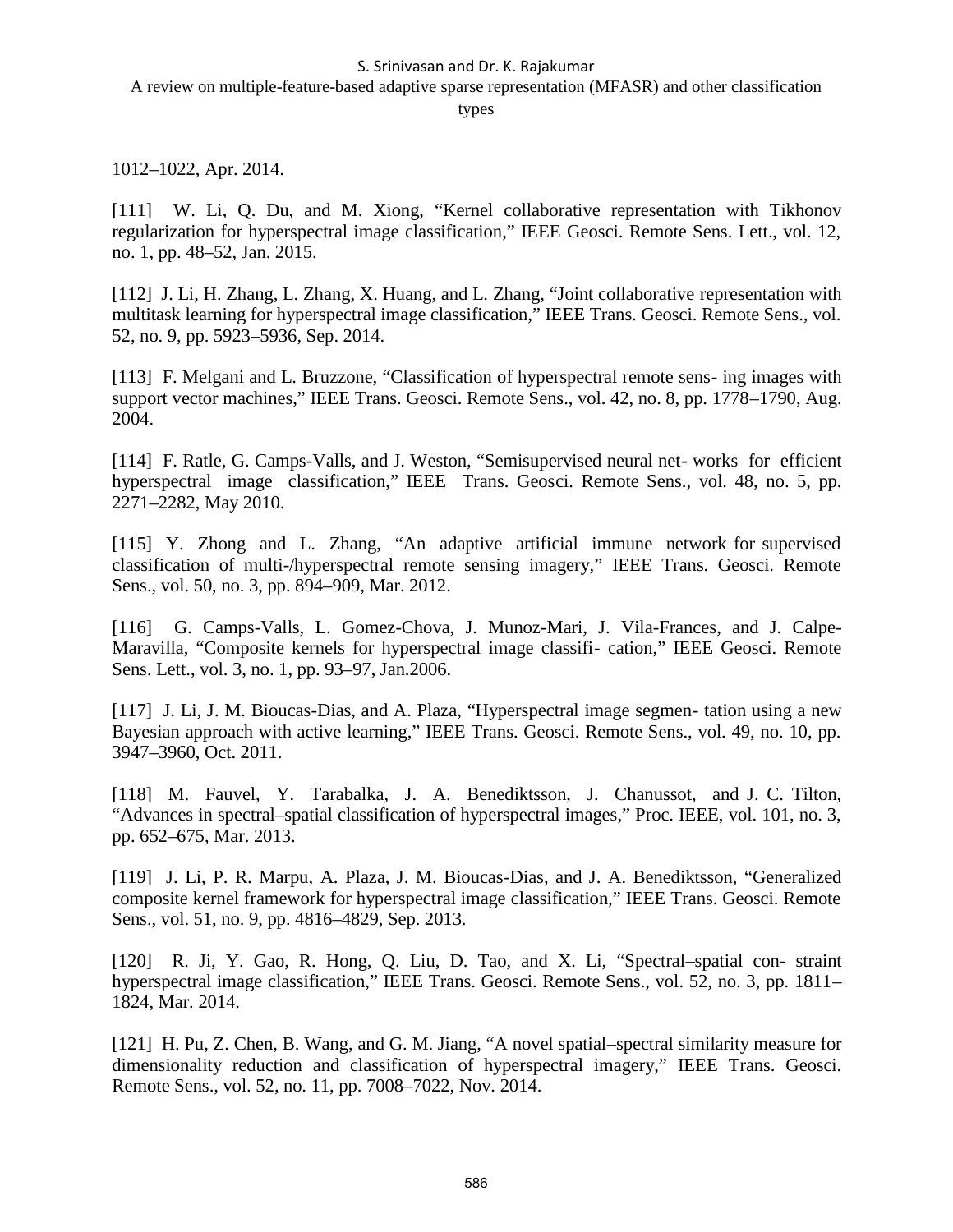[122] M. Khodadadzadeh, J. Li, A. Plaza, H. Ghassemian, J. M. Bioucas-Dias, and X. Li, "Spectral–spatial classification of hyperspectral data using local and global probabilities for mixed pixel characterization," IEEE Trans. Geosci. Remote Sens., vol. 52, no. 10, pp. 6298–6314, Oct. 2014.

[123] P. Ghamisi, J. A. Benediktsson, and M. O. Ulfarsson, "Spectral–spatial classification of hyperspectral images based on hidden Markov random fields," IEEE Trans. Geosci. Remote Sens., vol. 52, no. 5, pp. 2565–2574, May 2014.

[124] Y. Zhou, J. Peng, and C. L. P. Chen, "Dimension reduction using spatial and spectral regularized local discriminant embedding for Hyperspectral image classification," IEEE Trans. Geosci. Remote Sens., vol. 53, no. 2, pp. 1082–1095, Feb. 2015.

[125] F. Melgani and L. Bruzzone, "Classification of hyperspectral remote sensing images with support vector machines," IEEE Trans. Geosci. Remote Sens., vol. 42, no. 8, pp. 1778–1790, Aug. 2004.

[126] F. Ratle, G. Camps-Valls, and J. Weston, "Semisupervised neural networks for efficient hyperspectral image classification," IEEE Trans. Geosci. Remote Sens., vol. 48, no. 5, pp. 2271–2282, May 2010.

[127] M. Fauvel, Y. Tarabalka, J. A. Benediktsson, J. Chanussot, and J. C. Tilton, "Advances in spectral-spatial classification of hyperspectral images," Proc. IEEE, vol. 101, no. 3, pp. 652–675, Mar. 2013.

[128] Y. Chen, N. M. Nasrabadi, and T. D. Tran, "Hyperspectral image classification using dictionary-based sparse representation," IEEE Trans. Geosci. Remote. Sens., vol. 49, no. 10, pp. 3973–3985, Oct. 2011.

[129] H. Zhang, J. Li, Y. Huang, and L. Zhang, "A nonlocal weighted joint sparse representation classification method for hyperspectral imagery," IEEE J. Sel. Topics Appl. Earth Observ. Remote Sens., vol. 7, no. 6, pp. 2056–2065, Jun. 2014.

[130] Q. Shi, B. Du, and L. Zhang, "Spatial coherence-based batch-mode active learning for remote sensing image classification," IEEE Trans. Image Process., vol. 24, no. 7, pp. 2037–2050, Jul. 2015.

[131] I. Jolliffe, Principal Component Analysis. Hoboken, NJ, USA: Wiley, 2005.

[132] J. Li et al., "Multiple feature learning for hyperspectral image classification," IEEE Trans. Geosci. Remote Sens., vol. 53, no. 3, pp. 1592–1606, Mar. 2015.

[133] E. Zhang, X. Zhang, H. Liu, and L. Jiao, "Fast multifeature joint sparserepresentation for hyperspectral image classification," IEEE Geosci. Remote Sens. Lett., vol. 12, no. 7, pp. 1397–1401, Jul. 2015.

[134] I. Jolliffe, Principal Component Analysis. Hoboken, NJ, USA: Wiley, 2005.

[135] L. O. Jimenez-Rodriguez, E. Arzuaga-Cruz, and M. Velez-Reyes, "Unsupervised linear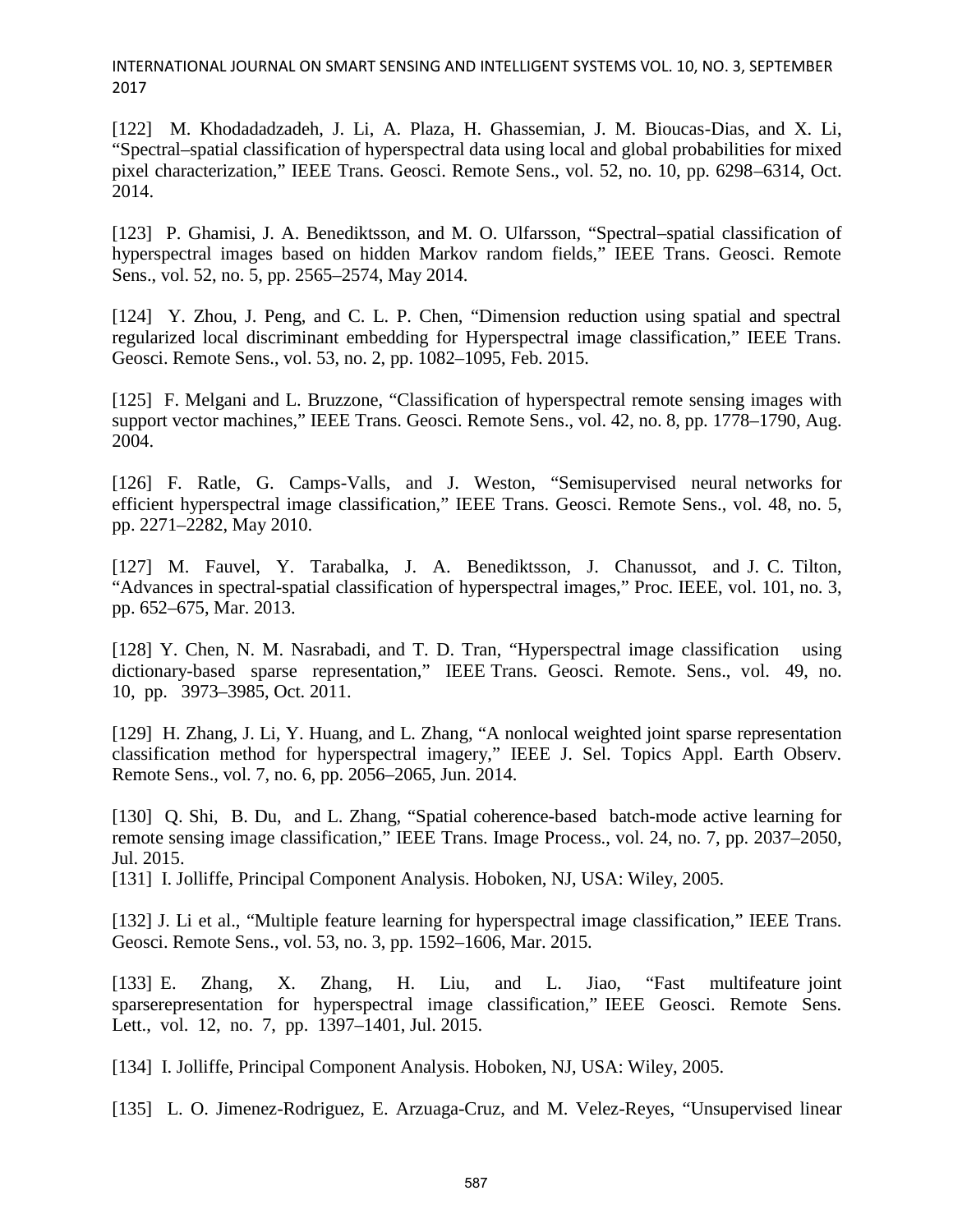A review on multiple-feature-based adaptive sparse representation (MFASR) and other classification

types

feature-extraction methods and their effects in the clas- sification of high-dimensional data," IEEE Trans. Geosci. Remote Sens., vol. 45, no. 2, pp. 469–483, Feb. 2007.

[136] Rajagopalan, B., Lall, U.: A k Nearest Neighbor Simulator for Daily Precipitation and Other Weather Variables. Water Resources Research 35 (10), 3089--3101 (1999)

[137] Chedad, A., Moshou, D., Aerts, J.M., et al : Recognition System for Pig Cough based on Probabilistic Neural Networks. Journal of Agricultural Engineering Research 79(4), 449-- 457 (2001)

[138] Schatzki, T.F., Haff, R.P., Young, R., et al: Defect Detection in Apples by Means of X-ray Imaging. Transactions of the American Society of Agricultural Engineers 40(5), 1407-1415 (1997)

[139] Kirchner, K., Tolle, K.-H., Krieter, J.: The analysis of simulated sow herd datasets using decision tree technique. Comput. Electron. Agric. 42, 111--127 (2004)

[140] Vapnik, W. N., Chervonenkis, A. Y.: On the uniform convergence of relative frequencies of events to their probabilities. Theory of Probability and its Applications 16(2), 264--280 (1971)

[141] Vapnik, V.: Statistical Learning Theory. John Wiley and Sons, New York (1998)

[142] Giorgio, V, Marco, M, Francesca, R.: Cancer recognition with bagged ensembles of support vector machines. Neurocomputing 56, 461--466 (2004)

[143] Hyunsoo, K., Peg, H., Haesun, P.: Dimension Reduction in Text Classification with Support

Vector Machines. Journal of Machine Learning Research 6, 37--53 (2005)

[144] Simon, T., Daphne, K.: Support Vector Machine Active Learning with Applications to Text Classification. Journal of Machine Learning Research, 45--66 (2001)

[145] Bellotti, T., Crook, J.: Support vector machines for credit scoring and discovery of significant features. Expert Systems with Applications 36, 3302--3308 (2009)

[146] Lee, Y. C.: Application of support vector machines to corporate credit rating prediction. Expert Systems with Applications 33(1), 67--74 (2007)

[147] Huang, C. L., Chen, M. C., Wang, C. J.: Credit scoring with a data mining approach based on support vector machines. Expert Systems with Applications 33(4), 847--7856 (2007)

[148] Tao, D.C., Tang, X. O., Li, X. L., Wu, X. D.: Asymmetric bagging and random subspace for support vector machines-based relevance feedback in image retrieval. IEEE Transactions on Pattern Analysis and Machine Intelligence 28 (7), 1088--1099 (2006)

[149] S. Chen, D. Donoho, and M. Saunders, "Atomic decomposition by basis pursuit," SIAM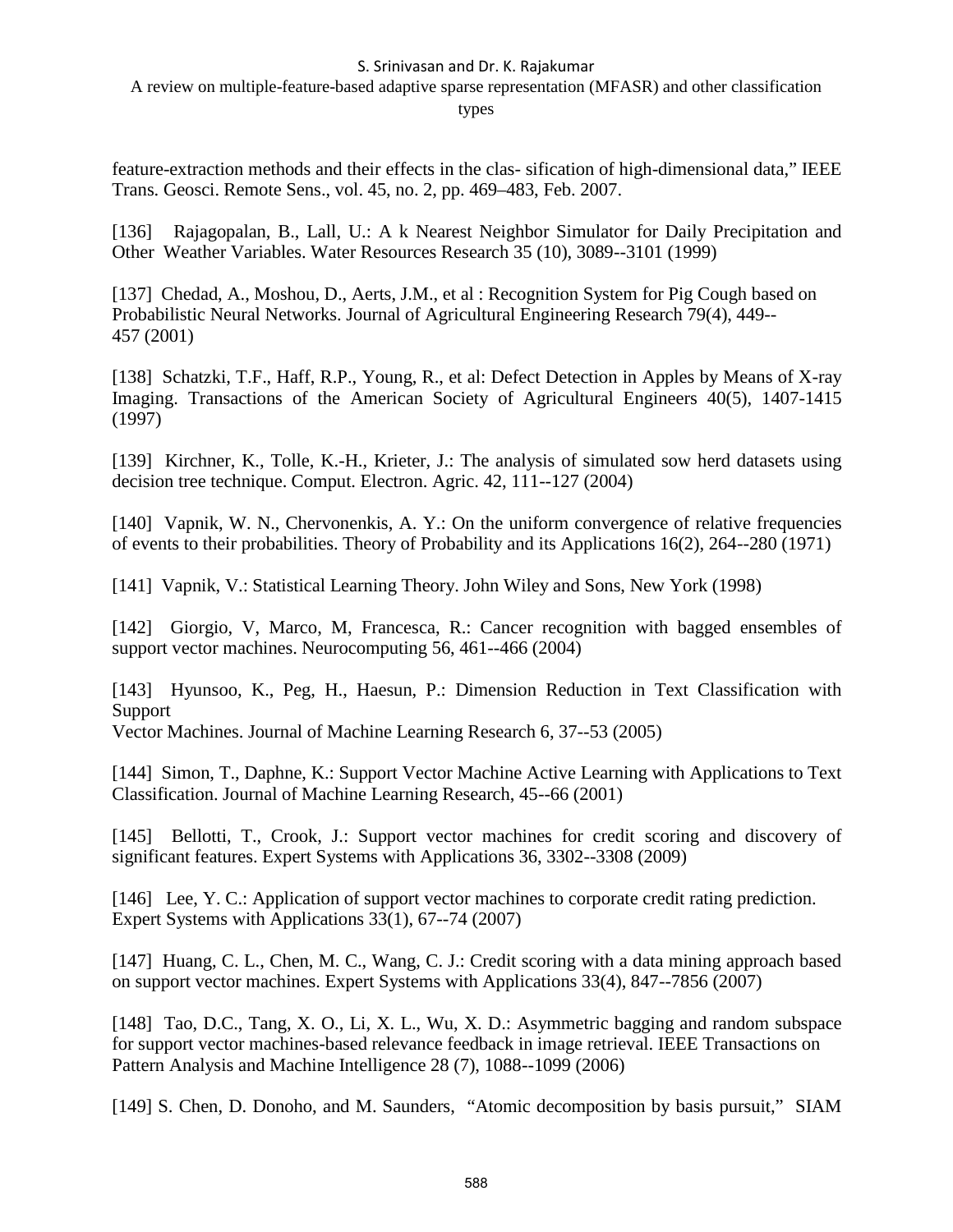J.Scientific Computing, vol. 20, no. 1, pp. 33–61, 1999.

[150] Y. Pati, R. Rezaiifar, and P. Krishnaprasad, "Orthogonal matching pursuit: Recursive function approximation with applications to wavelet decomposition," in 27th Annual Asilomar Conference on Signals, Systems, and Computers, 1993.

[151] S. Mallat and Z. Zhang, "Matching pursuits with time-frequency dictionaries," IEEE Trans. on Signal Processing, vol. 41, pp. 3397–3415, 1993.

[152] M. Aharon, M. Elad, and A. Bruckstein, "The K-SVD: An algorithm for designing of overcomplete dictionaries for sparse representation," IEEE Trans. On Signal Processing, to appear.

[153] I. Drori and D. Donoho, "Solution of L1 minimization problems by LARS/Homotopy methods," in ICASSP, 2006, vol. 3, pp. 636–639.

[154] J. Starck, M. Elad, and D. Donoho, "Image decomposition via the combination of sparse representation and a variational approach," IEEE Trans. on Image Processing, vol. 14, no. 10, pp. 1570–1582, 2005.

[155] Y. Li, A. Cichocki, and S. Amari, "Analysis of sparse representation and blind source separation," Neural Computation, vol. 16, no. 6, pp. 1193–1234, 2004.

[156] B. Olshausen, P. Sallee, and M. Lewicki, "Learning sparse image codes using a wavelet pyramid architecture," in NIPS, 2001, pp. 887–893.

[157] M. Elad and M. Aharon, "Image denoising via learned dictionaries and sparse representation,"in CVPR, 2006.

[158] M. Elad, B. Matalon, and M. Zibulevsky, "Image denoising with shrinkage and redundant representation," in CVPR, 2006.

[159] J. Wright, A. Y. Yang, A. Ganesh, S. S. Sastry, and Y. Ma, "Robust face recognition via sparse representation," IEEE Trans. Pattern Anal. Mach. Intell., vol. 31, no. 2, pp. 210–227, Feb. 2009.

[160] S. Li, H. Yin, and L. Fang, "Remote sensing image fusion via sparse representations over learned dictionaries," IEEE Trans. Geosci. Remote Sens., vol. 51, no. 9, pp. 4779–2677, Sep. 2013.

[161] L. Fang et al., "Fast acquisition and reconstruction of optical coherence tomography images via sparse representation," IEEE Trans. Med. Imag., vol. 32, no. 11, pp. 2034–2049, Nov. 2013.

[162] L. Fang, S. Li, X. Kang, and J. A. Benediktsson "Spectral–spatial hyper- spectral image classification via multiscale adaptive sparse representa- tion," IEEE Trans. Geosci. Remote Sens., vol. 52, no. 12, pp. 7738–7749, Dec. 2014.

[163] Z. He, O. Wang, Y. Shen, and M. Sun, "Kernel sparse multitask learning for hyperspectral image classification with empirical mode decomposi- tion and morphological wavelet-based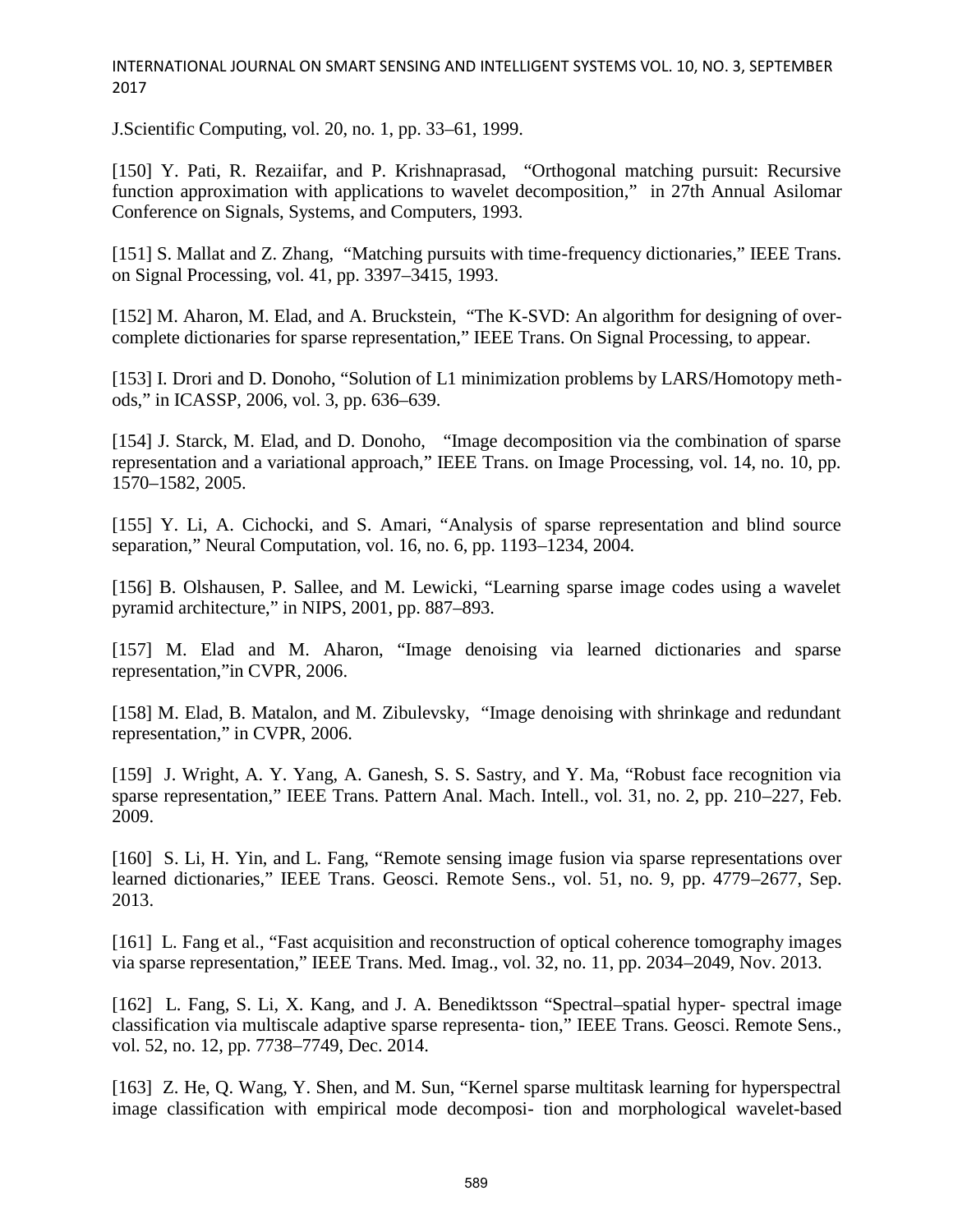A review on multiple-feature-based adaptive sparse representation (MFASR) and other classification

types

features," IEEE Trans. Geosci. Remote Sens., vol. 52, no. 8, pp. 5150–5163, Aug. 2014.

[164] Z. Wang, N. M. Nasrabadi, and T. S. Huang, "Spatial–spectral classifica- tion of hyperspectral images using discriminative dictionary designed by learning vector quantization," IEEE Trans. Geosci. Remote Sens., vol. 52, no. 8, pp. 4808–4822, Aug. 2014.

[165] J. Liu, Z. Wu, Z. Wei, L. Xiao, and L. Sun, "Spatial–spectral kernel sparse representation for hyperspectral image classification," IEEE J. Sel. Topics Appl. Earth Observ. Remote Sens., vol. 6, no. 6, pp. 2462–2471, Dec.2013.

[166] A. Soltani-Farani, H. R. Rabiee, and S. A. Hosseini, "Spatial-aware dictionary learning for hyperspectral image classification," IEEE Trans. Geosci. Remote Sens., vol. 53, no. 1, pp. 527– 541, Jan. 2015.

[167] Q. Zhang, Y. Tian, Y. Yang, and C. Pan, "Automatic spatial–spectral feature selection for hyperspectral image via discriminative sparse multimodal learning," IEEE Trans. Geosci. Remote Sens., vol. 52, no. 1, pp. 261–279, Jan. 2015.

[168] J. Li et al., "Multiple feature learning for hyperspectral image classification," IEEE Trans. Geosci. Remote Sens., vol. 53, no. 3, pp. 1592–1606, Mar. 2015.

[169] E. Zhang, X. Zhang, H. Liu, and L. Jiao, "Fast multifeature joint sparse representation for hyperspectral image classification," IEEE Geosci. Remote Sens. Lett., vol. 12, no. 7, pp. 1397–1401, Jul. 2015.

[170] W. Fu, S. Li, L. Fang, X. Kang, and J. A. Benediktsson, "Hyperspectral image classification via shape-adaptive joint sparse representation," IEEE J. Sel. Topics Appl. Earth Observ. Remote Sens., vol. 9, no. 2, pp. 556–567, Feb. 2016.

[171] S. Li and L. Fang, "Signal denoising with random refined orthogo- nal matching pursuit," IEEE Trans. Instrum. Meas., vol. 61, no. 1, pp. 26–34, Jan. 2012.

[172] J. Ye, H. Wang, and W. Yang, "Image reconstruction for electrical capacitance tomography based on sparse representation," IEEE Trans. Instrum. Meas., vol. 64, no. 1, pp. 89–102, Jan. 2015.

[173] Q. He, H. Song, and X. Ding, "Sparse signal reconstruction based on time–frequency manifold for rolling element bearing fault signature enhancement," IEEE Trans. Instrum. Meas., vol. 65, no. 2, pp. 482–491, Feb. 2016.

[174] L. Fang, S. Li, D. Cunefare, and S. Farsiu, "Segmentation based sparse reconstruction of optical coherence tomography images," IEEE Trans. Med. Imag., vol. 36, no. 2, pp. 407–421, Feb. 2017.

[175] H. Liu and S. Li, "Target detection using sparse representation with element and construction combination feature," IEEE Trans. Instrum. Meas., vol. 64, no. 2, pp. 290–298, Feb.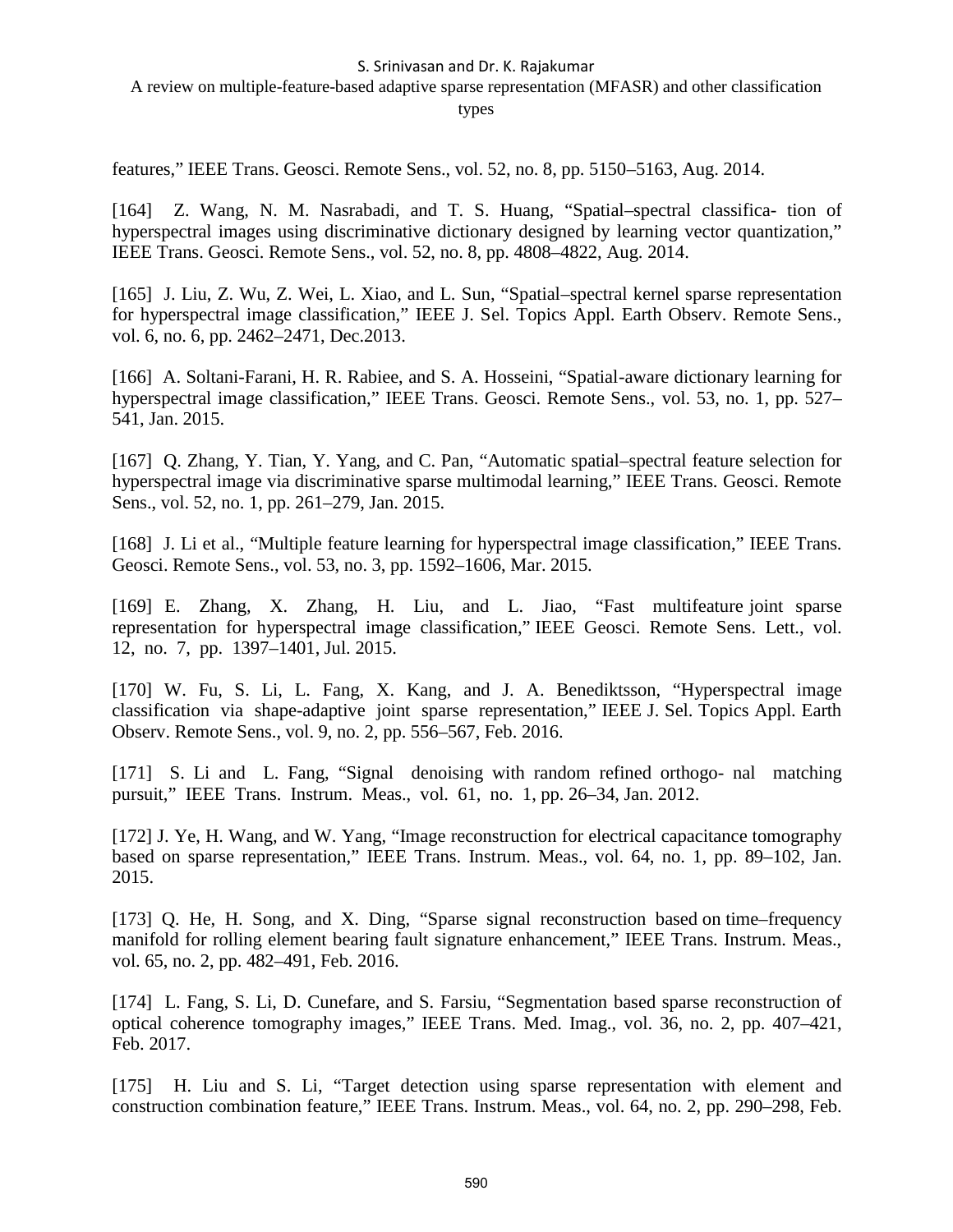2015.

[176] H. Liu, S. Li, and L. Fang, "Robust object tracking based on principal component analysis and local sparse representation," IEEE Trans. Instrum. Meas., vol. 64, no. 11, pp. 2863–2875, Nov. 2015.

[177] J. Wright, A. Y. Yang, A. Ganesh, S. S. Sastry, and Y. Ma, "Robust face recognition via sparse representation," IEEE Trans. Pattern Anal. Mach. Intell., vol. 31, no. 2, pp. 210–227, Feb. 2009.

[178] Ping Zhong, Zhiqiang Gong, Shutao Li and Carola-Bibiane Schönlieb "Learning to Diversify Deep Belief Networks for Hyperspectral Image Classification" IEEE Trans. Geosci. Remote Sens., vol. 55, no. 6, pp. 3516–3530, Jan. 2017.

[179] Jiangtao Peng, Hong Chen, Yicong Zhou and Luoqing Li "Ideal Regularized Composite Kernel for Hyperspectral Image Classification" IEEE J. Sel. Topics Appl. Earth Observ. Remote Sens., vol. 10, no. 4, pp. 1563–1574, Apr. 2017.

[180] Zhixi Feng, Min Wang, Shuyuan Yang, Zhi Liu, Linzan Liu, Bin Wu, and Hong Li "Superpixel Tensor Sparse Coding for Structural Hyperspectral Image Classification" IEEE J. Sel. Topics Appl. Earth Observ. Remote Sens., vol. 10, no. 4, pp. 1632–1639, Apr. 2017.

[181] Junshi Xia, Nicola Falco, J´on Atli Benediktsson, Peijun Du and Jocelyn Chanussot "Hyperspectral Image Classification With Rotation Random Forest Via KPCA" IEEE J. Sel. Topics Appl. Earth Observ. Remote Sens., vol. 10, no. 4, pp. 1601–1609, Apr. 2017.

[182] Zengmao Wang, Bo Du, Lefei Zhang,Liangpei Zhang and Xiuping Jia "A Novel Semisupervised Active-Learning Algorithm for Hyperspectral Image Classification" IEEE Geosci. Remote Sens. Lett., vol. 55, no. 6, pp. 3071–3083, Jun. 2017.

[183] Lixia Yang, Min Wang, Shuyuan Yang, Rui Zhang, and Pingting Zhang "Sparse Spatio-Spectral LapSVM With Semisupervised Kernel Propagation forHyperspectral Image Classification" IEEE J. Sel. Topics Appl. Earth Observ. Remote Sens., vol. 10, no. 5, pp. 2046– 2054, May. 2017.

[184] Sen Jia, Bin Deng, Jiasong Zhu, Xiuping Jia and Qingquan Li "Superpixel-Based Multitask Learning Framework for Hyperspectral Image Classification" IEEE Geosci. Remote Sens. Lett., vol. 55, no. 5, pp. 2575–2578, May. 2017.

[185] Haoliang Yuan and Yuan Yan Tang "Spectral–Spatial Shared Linear Regression for Hyperspectral Image Classification" IEEE Trans. Cybernetics., vol. 47, no. 4, pp. 934–945, Apr. 2017.

[186] CHUNJUAN BO1,2, HUCHUAN LU1, AND DONG WANG1" Weighted Generalized Nearest Neighbor for Hyperspectral Image Classification" IEEE Access., no. 5, pp. 1496–1509, Feb. 2017.

[187] Bushra Naz Soomro, Liang Xiao, Mohsen Molaei, Lili Huang, Zhichao Lian, and Shahzad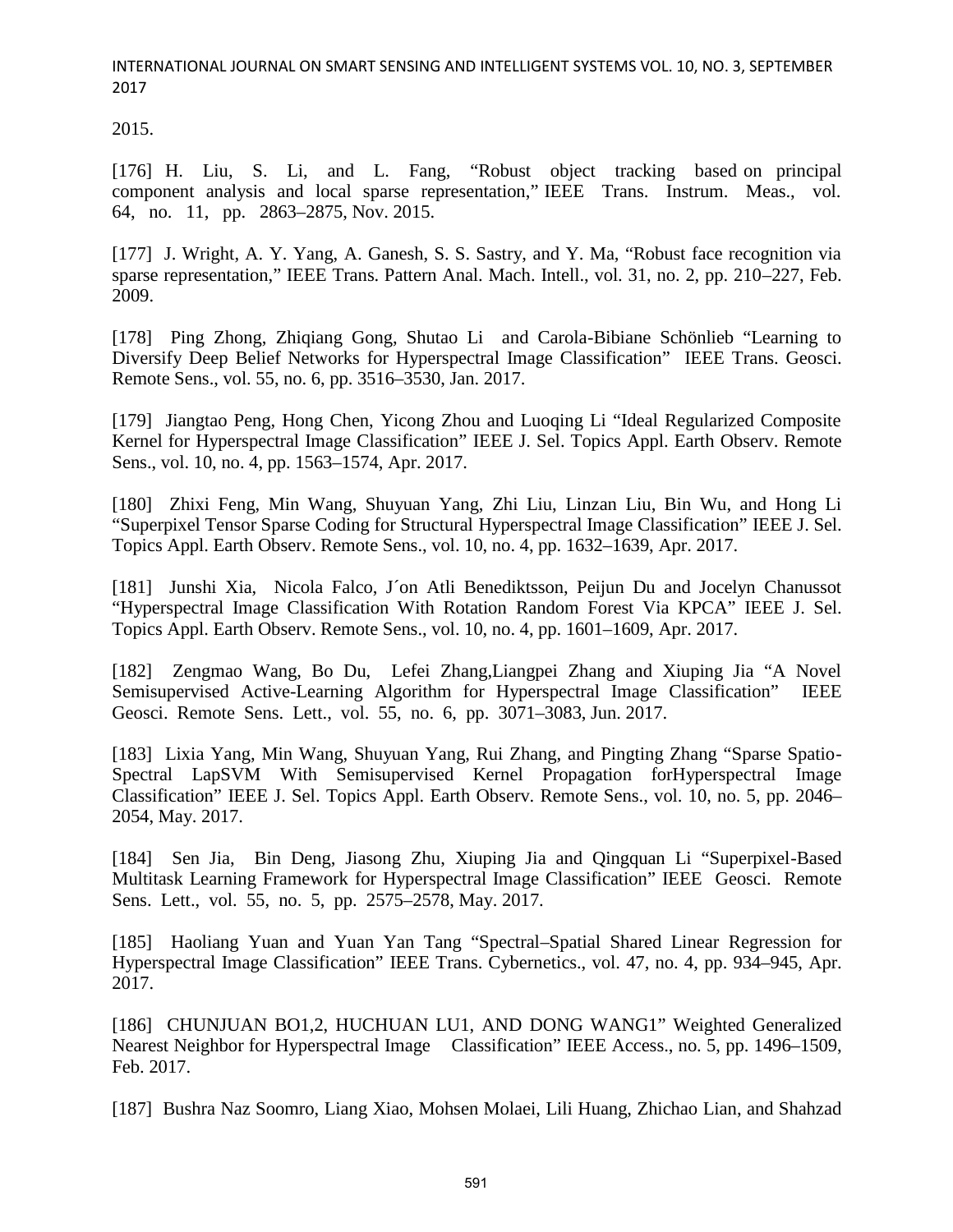A review on multiple-feature-based adaptive sparse representation (MFASR) and other classification

types

Hyder Soomro "Local and Nonlocal Context-Aware Elastic Net Representation-Based Classification for Hyperspectral Images" IEEE J. Sel. Topics Appl. Earth Observ. Remote Sens., pp. 1–8, Mar. 2017.

[188] Lin He, Jun Li, Antonio Plaza and Yuanqing Li "Discriminative Low-Rank Gabor Filtering for Spectral–Spatial Hyperspectral Image Classification" IEEE Geosci. Remote Sens. Lett., vol. 55, no. 3, pp. 1381–1395, Mar. 2017.

[189] Li Xie, Guangyao Li, Mang Xiao, Lei Peng, and Qiaochuan Chen "Hyperspectral Image Classification Using Discrete Space Model and Support Vector Machines" IEEE Geosci. Remote Sens. Lett., vol. 14, no. 3, pp. 374–378, Mar. 2017.

[190] J. L. Crespo, R. J. Duro, and F. L. Pena, "Gaussian synapse ANNs in multi- and hyperspectral image data analysis," IEEE Trans. Instrum. Meas., vol. 52, no. 3, pp. 724–732, Jun. 2003.

[191] M. Fauvel, Y. Tarabalka, J. A. Benediktsson, J. Chanussot, and J. C. Tilton, "Advances in spectral-spatial classification of hyperspectral images," Proc. IEEE, vol. 101, no. 3, pp. 652–675, Mar. 2013.

[192] H. R. Kalluri, S. Prasad, and L. M. Bruce, "Decision-level fusion of spectral reflectance and derivative information for robust hyperspectral land cover classification," IEEE Trans. Geosci. Remote Sens., vol. 48, no. 11, pp. 4047–4058, Nov. 2010.

[193] S. Li and L. Fang, "Signal denoising with random refined orthogo- nal matching pursuit," IEEE Trans. Instrum. Meas., vol. 61, no. 1, pp. 26–34, Jan. 2012.

[194] H. Liu, S. Li, and L. Fang, "Robust object tracking based on principal component analysis and local sparse representation," IEEE Trans. Instrum. Meas., vol. 64, no. 11, pp. 2863–2875, Nov. 2015.

[195] J. Wright, A. Y. Yang, A. Ganesh, S. S. Sastry, and Y. Ma, "Robust face recognition via sparse representation," IEEE Trans. Pattern Anal. Mach. Intell., vol. 31, no. 2, pp. 210–227, Feb. 2009.

[196] S. G. Mallat and Z. Zhang, "Matching pursuits with time- frequency dictionaries," IEEE Trans. Signal Process., vol. 41, no. 12, pp. 3397–3415, Dec. 1993.

[197] T. C. Bau, S. Sarkar, and G. Healey, "Hyperspectral region classification using a threedimensional Gabor filterbank," IEEE Trans. Geosci. Remote Sens., vol. 48, no. 9, pp. 3457–3464, Sep. 2010.

[198] M. Fauvel, J. A. Benediktsson, J. Chanussot, and J. R. Sveinsson, "Spectral and spatial classification of hyperspectral data using SVMs and morphological profiles," IEEE Trans. Geosci. Remote Sens., vol. 46, no. 11, pp. 3804–3814, Nov. 2008.